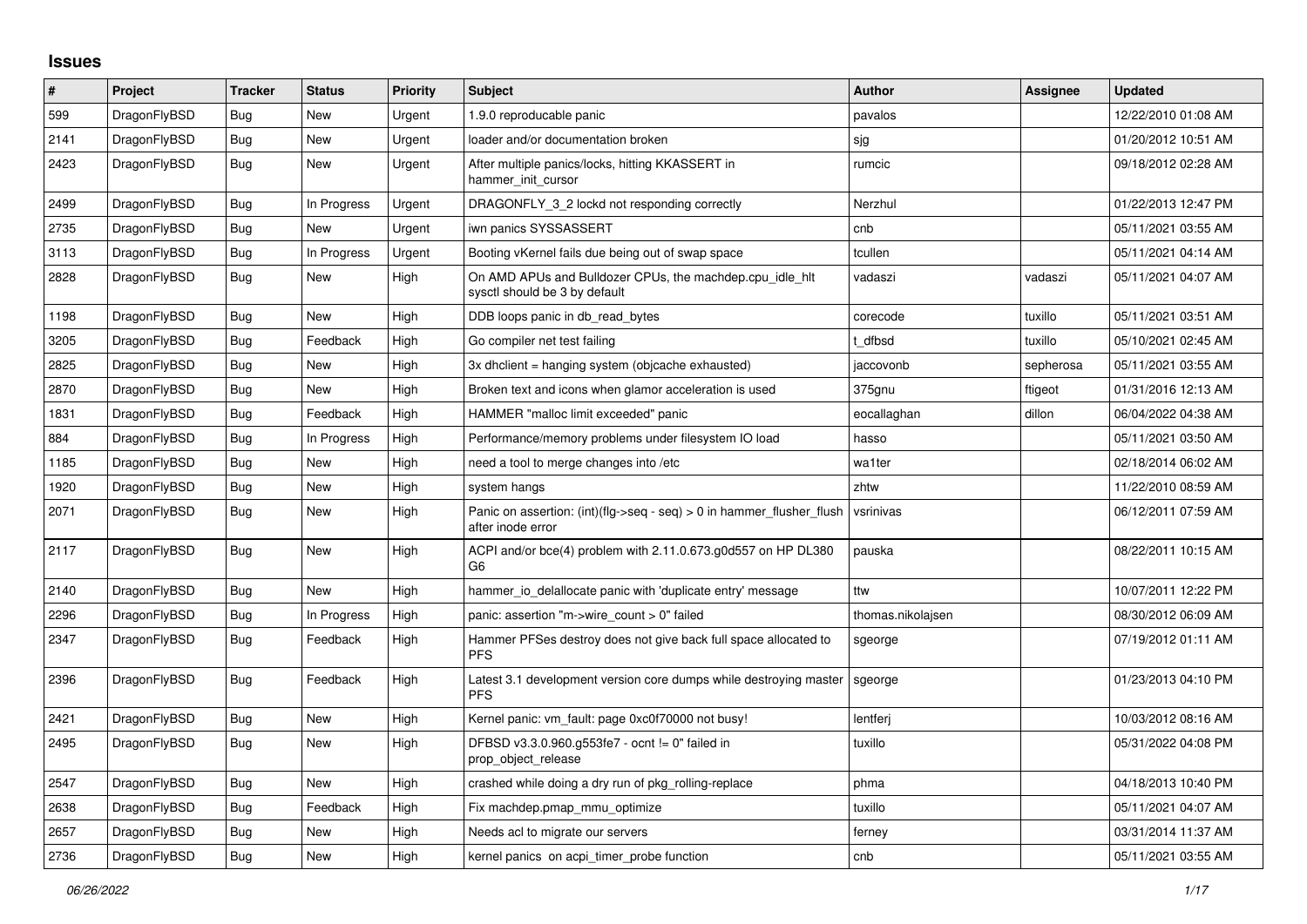| #    | Project      | <b>Tracker</b> | <b>Status</b> | <b>Priority</b> | <b>Subject</b>                                                                                                                                              | <b>Author</b> | Assignee  | <b>Updated</b>      |
|------|--------------|----------------|---------------|-----------------|-------------------------------------------------------------------------------------------------------------------------------------------------------------|---------------|-----------|---------------------|
| 2915 | DragonFlyBSD | <b>Bug</b>     | <b>New</b>    | High            | Hammer mirror-copy problem                                                                                                                                  | : dfbsd       |           | 08/25/2016 05:28 AM |
| 2930 | DragonFlyBSD | <b>Bug</b>     | New           | High            | 'objcache' causes panic during 'nfs readdir'                                                                                                                | tofergus      |           | 07/26/2016 01:09 PM |
| 3111 | DragonFlyBSD | <b>Bug</b>     | In Progress   | High            | Mouse lags every second heavily under X11                                                                                                                   | mneumann      |           | 12/12/2017 09:46 PM |
| 3124 | DragonFlyBSD | <b>Bug</b>     | <b>New</b>    | High            | DragonFlyBSD 5.0.2 with Hammer2 with UEFI install doesn't boot                                                                                              | wiesl         |           | 06/18/2019 05:07 AM |
| 3129 | DragonFlyBSD | <b>Bug</b>     | New           | High            | Kernel panic with 5.2.0 on A2SDi-4C-HLN4F                                                                                                                   | stateless     |           | 04/24/2018 12:50 AM |
| 3194 | DragonFlyBSD | Bug            | New           | High            | Hammer kernel crash on mirror-stream of PFS after upgrade<br>(assertion "cursor->flags &<br>HAMMER_CURSOR_ITERATE_CHECK" failed in<br>hammer_btree_iterate) | Anonymous     |           | 06/29/2019 01:32 PM |
| 3240 | DragonFlyBSD | Bug            | New           | High            | compile error because of openssl with /usr/dports/security/rhash for UlasSAYGIN<br>mysql 8 install                                                          |               |           | 06/04/2020 08:05 AM |
| 3266 | DragonFlyBSD | Bug            | New           | High            | Filesystems broken due to "KKASSERT(count &<br>TOK_COUNTMASK);"                                                                                             | tkusumi       |           | 03/15/2021 01:21 PM |
| 2113 | DragonFlyBSD | <b>Bug</b>     | New           | Normal          | nmalloc threaded program fork leak                                                                                                                          | vsrinivas     | vsrinivas | 08/11/2011 07:25 PM |
| 2370 | DragonFlyBSD | Bug            | New           | Normal          | panic: ffs valloc: dup alloc                                                                                                                                | marino        | vsrinivas | 02/01/2013 09:28 AM |
| 2577 | DragonFlyBSD | <b>Bug</b>     | New           | Normal          | virtio-blk iops performance is cpu limited on high end devices                                                                                              | gjs278        | vsrinivas | 08/01/2013 02:28 PM |
| 2391 | DragonFlyBSD | <b>Bug</b>     | In Progress   | Normal          | System lock with ahci and acpi enabled on ATI RS690 chipset with<br>SMB600 sata controller                                                                  | jorisgio      | vadaszi   | 06/03/2015 03:51 PM |
| 3089 | DragonFlyBSD | <b>Bug</b>     | In Progress   | Normal          | vtnet(4) - disable TCP checksum offload by default                                                                                                          | jlane         | vadaszi   | 05/11/2021 04:14 AM |
| 731  | DragonFlyBSD | <b>Bug</b>     | New           | Normal          | system freeze on "slice too large"                                                                                                                          | corecode      | tuxillo   | 06/25/2022 04:01 AM |
| 742  | DragonFlyBSD | <b>Bug</b>     | In Progress   | Normal          | umount problems with multiple mounts                                                                                                                        | corecode      | tuxillo   | 06/25/2022 04:02 AM |
| 781  | DragonFlyBSD | <b>Bug</b>     | In Progress   | Normal          | fdisk uses wrong geometry on usb flash drives                                                                                                               | corecode      | tuxillo   | 05/11/2021 03:50 AM |
| 847  | DragonFlyBSD | <b>Bug</b>     | Feedback      | Normal          | processes getting stuck on mount point                                                                                                                      | corecode      | tuxillo   | 05/11/2021 03:50 AM |
| 901  | DragonFlyBSD | <b>Bug</b>     | Feedback      | Normal          | route show needs to get data from all cpus                                                                                                                  | corecode      | tuxillo   | 05/11/2021 03:50 AM |
| 911  | DragonFlyBSD | <b>Bug</b>     | Feedback      | Normal          | kidload/kernel linker can exceed malloc reserve and panic system                                                                                            | corecode      | tuxillo   | 05/11/2021 03:51 AM |
| 998  | DragonFlyBSD | Bug            | In Progress   | Normal          | Unconfiguring a vn while it is mounted                                                                                                                      | rumcic        | tuxillo   | 05/11/2021 04:00 AM |
| 1030 | DragonFlyBSD | <b>Bug</b>     | In Progress   | Normal          | msdosfs umount panic                                                                                                                                        | corecode      | tuxillo   | 05/11/2021 03:51 AM |
| 1287 | DragonFlyBSD | Bug            | Feedback      | Normal          | altg configuration doesn't work                                                                                                                             | corecode      | tuxillo   | 05/11/2021 03:51 AM |
| 1293 | DragonFlyBSD | <b>Bug</b>     | <b>New</b>    | Normal          | 2.2.1-REL Installer Request                                                                                                                                 | mk            | tuxillo   | 05/11/2021 04:00 AM |
| 1390 | DragonFlyBSD | <b>Bug</b>     | In Progress   | Normal          | Use id_t type for $\{get, set\}$ priority()                                                                                                                 | Anonymous     | tuxillo   | 07/05/2019 02:18 AM |
| 1397 | DragonFlyBSD | Bug            | Feedback      | Normal          | jobs -I output inconsistency when called from script                                                                                                        | Anonymous     | tuxillo   | 05/15/2022 05:07 AM |
| 1440 | DragonFlyBSD | <b>Bug</b>     | New           | Normal          | ptrace/gdb doesn't work after process blocks SIGTRAP                                                                                                        | corecode      | tuxillo   | 05/11/2021 03:52 AM |
| 1442 | DragonFlyBSD | <b>Bug</b>     | New           | Normal          | blocking SIGSEGV and triggering a segment violation produces an<br>all CPU consuming process                                                                | corecode      | tuxillo   | 05/11/2021 03:52 AM |
| 1469 | DragonFlyBSD | <b>Bug</b>     | In Progress   | Normal          | Hammer history security concern                                                                                                                             | corecode      | tuxillo   | 05/11/2021 03:52 AM |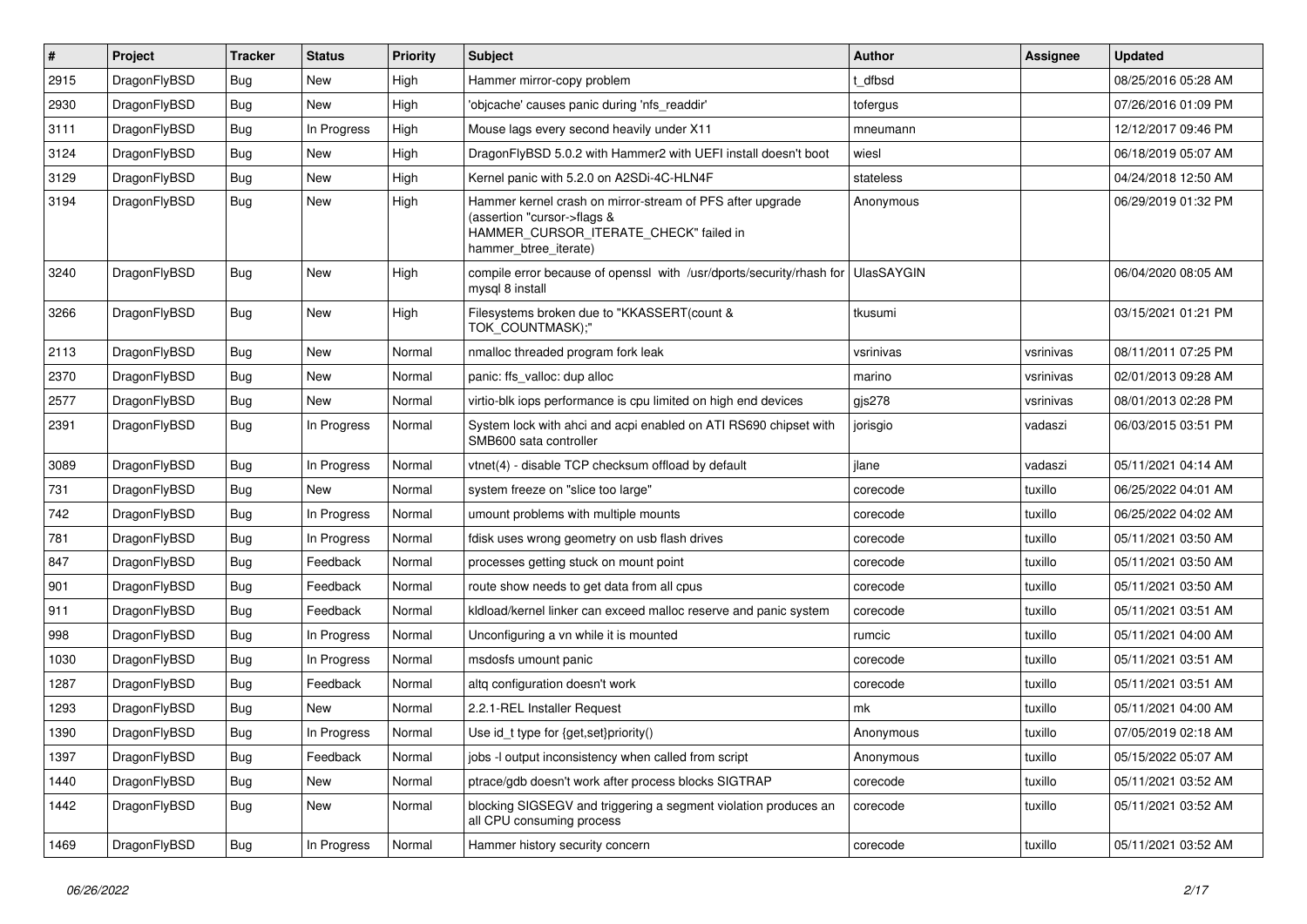| $\sharp$ | Project      | <b>Tracker</b> | <b>Status</b> | <b>Priority</b> | Subject                                                                                    | Author           | Assignee | <b>Updated</b>      |
|----------|--------------|----------------|---------------|-----------------|--------------------------------------------------------------------------------------------|------------------|----------|---------------------|
| 1474     | DragonFlyBSD | <b>Bug</b>     | New           | Normal          | ithread 1 unexpectedly rescheduled                                                         | corecode         | tuxillo  | 05/11/2021 03:52 AM |
| 1475     | DragonFlyBSD | <b>Bug</b>     | In Progress   | Normal          | kernel blocks with low memory and syscons setting a high res mode<br>/ scrollback          | corecode         | tuxillo  | 05/11/2021 03:52 AM |
| 1528     | DragonFlyBSD | <b>Bug</b>     | In Progress   | Normal          | ktrace does not show proper return values for pipe(2)                                      | corecode         | tuxillo  | 05/11/2021 03:52 AM |
| 1547     | DragonFlyBSD | <b>Bug</b>     | In Progress   | Normal          | disklabel64 automatic sizing                                                               | corecode         | tuxillo  | 05/11/2021 03:52 AM |
| 1556     | DragonFlyBSD | <b>Bug</b>     | New           | Normal          | many processes stuck in "hmrrcm", system unusable                                          | corecode         | tuxillo  | 05/11/2021 03:52 AM |
| 1579     | DragonFlyBSD | <b>Bug</b>     | Feedback      | Normal          | dfly 2.4.1 does not like HP DL360G4p and Smart Array 6400 with<br>MSA20                    | tomaz.borstnar   | tuxillo  | 06/02/2014 02:44 PM |
| 1583     | DragonFlyBSD | <b>Bug</b>     | In Progress   | Normal          | panic: assertion: cursor->trans->sync_lock_refs > 0 in<br>hammer_recover_cursor            | corecode         | tuxillo  | 05/11/2021 03:53 AM |
| 1584     | DragonFlyBSD | <b>Bug</b>     | In Progress   | Normal          | can't use ssh from jail: debug1: read_passphrase: can't open<br>/dev/tty: Device busy      | corecode         | tuxillo  | 05/11/2021 03:53 AM |
| 1587     | DragonFlyBSD | <b>Bug</b>     | Feedback      | Normal          | can't gdb across fork                                                                      | corecode         | tuxillo  | 05/11/2021 03:54 AM |
| 1700     | DragonFlyBSD | Submit         | In Progress   | Normal          | skip boot2 menu on <enter></enter>                                                         | Johannes.Hofmann | tuxillo  | 05/15/2022 08:35 AM |
| 1876     | DragonFlyBSD | <b>Bug</b>     | New           | Normal          | devfs in jail + logging out from console(ttyv1+) -> panic                                  | qhwt.dfly        | tuxillo  | 05/31/2022 03:24 PM |
| 1921     | DragonFlyBSD | <b>Bug</b>     | In Progress   | Normal          | we miss mlockall                                                                           | alexh            | tuxillo  | 06/18/2022 04:08 AM |
| 2358     | DragonFlyBSD | <b>Bug</b>     | In Progress   | Normal          | DFBSD v3.0.2.32.g928ca - panic: hammer: insufficient undo FIFO<br>space!                   | tuxillo          | tuxillo  | 05/10/2021 02:50 AM |
| 2416     | DragonFlyBSD | Bug            | New           | Normal          | ' entry can be removed on mounted nfs filesystem                                           | ftigeot          | tuxillo  | 06/03/2014 04:40 AM |
| 2438     | DragonFlyBSD | Submit         | Feedback      | Normal          | <b>TRIM</b> fixes                                                                          | Anonymous        | tuxillo  | 05/11/2021 03:45 AM |
| 2496     | DragonFlyBSD | Bug            | New           | Normal          | NTFS malloc limit exceeded                                                                 | plasmob          | tuxillo  | 02/19/2013 08:47 AM |
| 2717     | DragonFlyBSD | Submit         | Feedback      | Normal          | Out of range numeric handling                                                              | dclink           | tuxillo  | 05/11/2021 04:08 AM |
| 3028     | DragonFlyBSD | Bug            | In Progress   | Normal          | installer: confusion of set/get disk encryption passphrase dialogs                         | liweitianux      | tuxillo  | 06/03/2022 05:13 PM |
| 3145     | DragonFlyBSD | Submit         | In Progress   | Normal          | Update libelf to FreeBSD 12 current and build as base library usable<br>by ports           | davshao          | tuxillo  | 08/20/2021 03:58 PM |
| 3160     | DragonFlyBSD | Submit         | In Progress   | Normal          | State the implementation difference in pkill/pgrep manual                                  | sevan            | tuxillo  | 06/03/2022 05:15 PM |
| 3295     | DragonFlyBSD | <b>Bug</b>     | In Progress   | Normal          | Adapt devel/libvirt for nvmm                                                               | tuxillo          | tuxillo  | 11/03/2021 04:56 PM |
| 3314     | DragonFlyBSD | <b>Bug</b>     | New           | Normal          | Bring virtio_console(4) from FreeBSD                                                       | tuxillo          | tuxillo  | 05/29/2022 08:24 AM |
| 3318     | DragonFlyBSD | Bug            | In Progress   | Normal          | Segmenation fault when a process resumed with checkpt exits                                | zabolekar        | tuxillo  | 06/18/2022 08:24 AM |
| 341      | DragonFlyBSD | Bug            | <b>New</b>    | Normal          | Vinum erroneously repors devices as busy                                                   | corecode         | swildner | 01/21/2012 04:50 AM |
| 2265     | DragonFlyBSD | Bug            | New           | Normal          | mbsrtowcs does not properly handle invalid mbstate_t in ps                                 | c.turner1        | swildner | 01/10/2012 07:56 PM |
| 2585     | DragonFlyBSD | <b>Bug</b>     | New           | Normal          | Dfly 3.4.3 on ESXi 5.1, HP Smart Array P410 passthrough<br>recognised, but not functioning | yggdrasil        | swildner | 05/09/2022 08:14 AM |
| 1302     | DragonFlyBSD | <b>Bug</b>     | In Progress   | Normal          | Checkpoint regression?                                                                     | sjg              | sjg      | 07/10/2013 05:22 PM |
| 1769     | DragonFlyBSD | <b>Bug</b>     | New           | Normal          | panic: assertion: _tp->tt_msg->tt_cpuid == mycpuid in<br>tcp callout active                | pavalos          | sjg      | 05/15/2022 11:07 AM |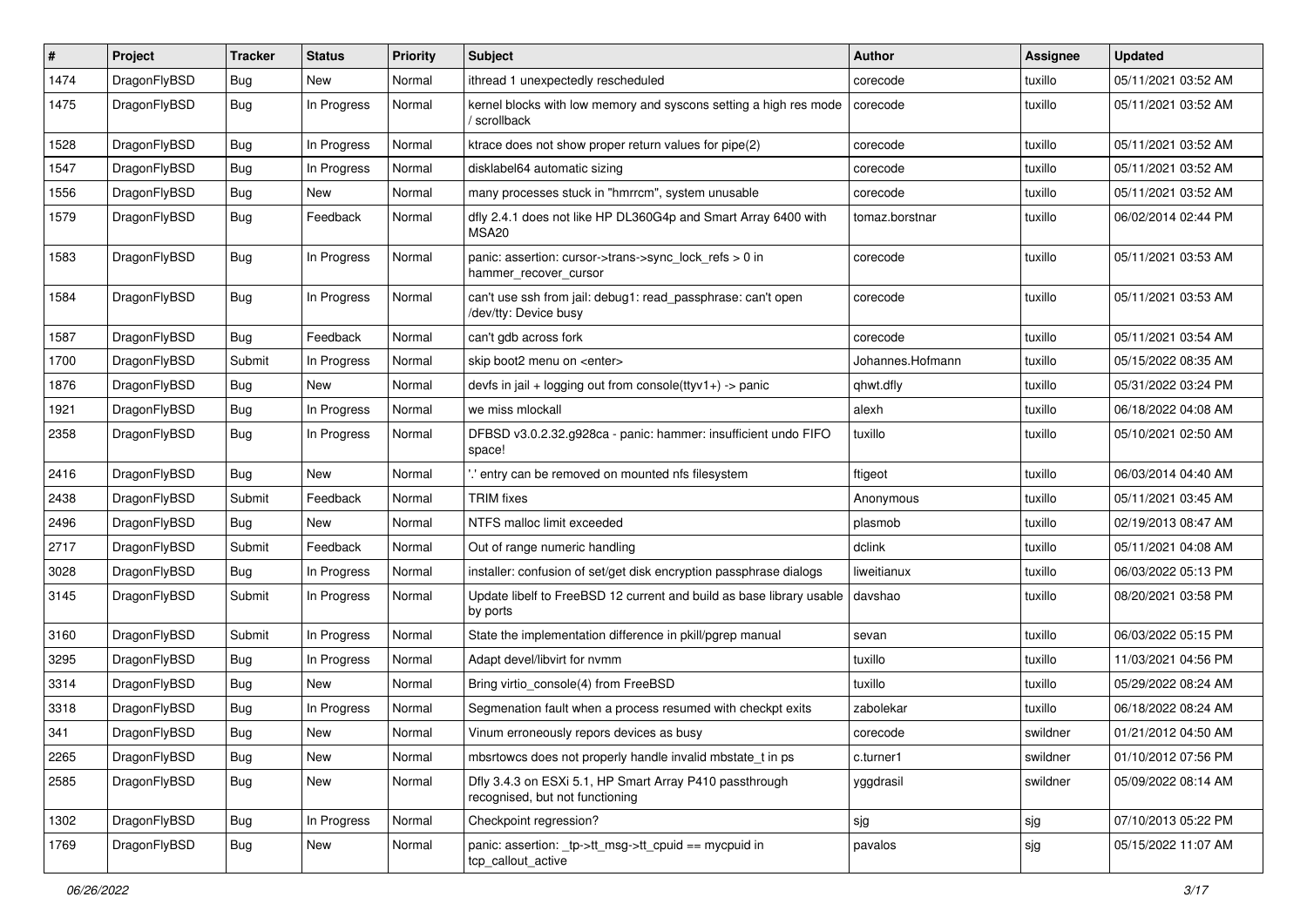| #    | Project      | <b>Tracker</b> | <b>Status</b> | <b>Priority</b> | Subject                                                                                                                                                  | Author         | Assignee  | <b>Updated</b>      |
|------|--------------|----------------|---------------|-----------------|----------------------------------------------------------------------------------------------------------------------------------------------------------|----------------|-----------|---------------------|
| 168  | DragonFlyBSD | <b>Bug</b>     | In Progress   | Normal          | Livelocked limit engaged while trying to setup IPW wireless                                                                                              | mschacht       | sepherosa | 05/11/2021 04:05 AM |
| 2746 | DragonFlyBSD | Bug            | New           | Normal          | some fraction of xterms started from the xmonad window manager<br>get killed with SIGALRM                                                                | isenmann       | profmakx  | 12/28/2014 02:51 AM |
| 2822 | DragonFlyBSD | Bug            | New           | Normal          | USB 3.0 stick throws "reading primary partition table: error<br>accessing offset 000[] for 152" error, while the stick works on any<br>other OS I tested | revuwa         | profmakx  | 06/29/2015 05:56 AM |
| 2549 | DragonFlyBSD | Bug            | In Progress   | Normal          | netgraph7: Kernel page fault.                                                                                                                            | russiane39     | nant      | 05/10/2013 11:20 PM |
| 1969 | DragonFlyBSD | <b>Bug</b>     | New           | Normal          | pf-related network problem                                                                                                                               | pavalos        | lentferj  | 02/01/2011 06:57 PM |
| 1946 | DragonFlyBSD | <b>Bug</b>     | New           | Normal          | ieee80211 panic                                                                                                                                          | pavalos        | josepht   | 01/27/2011 06:00 PM |
| 1964 | DragonFlyBSD | Bug            | <b>New</b>    | Normal          | iwn (panic assertion : wlan assert serialized)                                                                                                           | sjmm.ptr       | josepht   | 02/01/2011 12:57 PM |
| 1593 | DragonFlyBSD | <b>Bug</b>     | Feedback      | Normal          | panic: assertion: $ccb == ap > ap$ err $ccb$ in ahci put err $ccb$                                                                                       | ftigeot        | ftigeot   | 05/15/2022 05:09 AM |
| 3031 | DragonFlyBSD | Submit         | In Progress   | Normal          | Update drm/radeon to Linux 4.7.10 as much as possible                                                                                                    | davshao        | ftigeot   | 08/19/2021 12:33 PM |
| 1411 | DragonFlyBSD | Bug            | Feedback      | Normal          | Burning doesn't work with ahci(4)                                                                                                                        | hasso          | dillon    | 05/11/2021 04:00 AM |
| 2037 | DragonFlyBSD | <b>Bug</b>     | Feedback      | Normal          | Panic Bad link elm while building packages                                                                                                               | ftigeot        | dillon    | 04/21/2011 07:20 AM |
| 2092 | DragonFlyBSD | <b>Bug</b>     | New           | Normal          | Panic: Bad link elm 0x next->prev != elm                                                                                                                 | masterblaster  | dillon    | 12/04/2011 12:49 PM |
| 2819 | DragonFlyBSD | <b>Bug</b>     | In Progress   | Normal          | Random micro system freezes after a week of uptime                                                                                                       | ftigeot        | dillon    | 08/16/2015 08:46 PM |
| 3154 | DragonFlyBSD | Submit         | New           | Normal          | Update serial handling in bootloader                                                                                                                     | ddegroot       | dillon    | 11/06/2018 11:21 PM |
| 1430 | DragonFlyBSD | Bug            | New           | Normal          | Buggy w(1)?                                                                                                                                              | hasso          | alexh     | 11/24/2010 08:09 AM |
| 2100 | DragonFlyBSD | <b>Bug</b>     | Feedback      | Normal          | devfs related panic                                                                                                                                      | sepherosa      | alexh     | 07/10/2011 02:29 PM |
| 2353 | DragonFlyBSD | <b>Bug</b>     | In Progress   | Normal          | panic: assertion "gd->gd_spinlocks_wr == 0" failed in<br>bsd4 schedulerclock                                                                             | jaydg          | alexh     | 11/28/2012 01:57 AM |
| 243  | DragonFlyBSD | <b>Bug</b>     | Feedback      | Normal          | weird behavior in the shell                                                                                                                              | swildner       |           | 05/31/2022 02:51 PM |
| 331  | DragonFlyBSD | <b>Bug</b>     | In Progress   | Normal          | ftpsesame (aka Bridging S01E03)                                                                                                                          | bastyaelvtars  |           | 03/09/2013 12:28 PM |
| 570  | DragonFlyBSD | <b>Bug</b>     | Feedback      | Normal          | 1.8.x: ACPI problems                                                                                                                                     | qhwt+dfly      |           | 06/02/2014 03:45 AM |
| 604  | DragonFlyBSD | <b>Bug</b>     | In Progress   | Normal          | 1.8.1-RELEASE - clock runs fast on mainboard ASUS P5A-B                                                                                                  | yeti           |           | 05/11/2021 03:55 AM |
| 806  | DragonFlyBSD | Bug            | Feedback      | Normal          | boot error on MacBook                                                                                                                                    | tralamazza     |           | 06/04/2022 05:28 AM |
| 846  | DragonFlyBSD | <b>Bug</b>     | Feedback      | Normal          | USB bugs:usb mouse can't used!                                                                                                                           | frankning      |           | 01/15/2015 08:36 AM |
| 979  | DragonFlyBSD | <b>Bug</b>     | Feedback      | Normal          | Failure-prone USB mass storage (SB600? msdosfs? CAM?)                                                                                                    | floid          |           | 01/15/2015 08:38 AM |
| 989  | DragonFlyBSD | Bug            | New           | Normal          | installer/fdisk trouble with wrapped values                                                                                                              | Discodestrover |           | 02/18/2014 06:27 AM |
| 1101 | DragonFlyBSD | <b>Bug</b>     | Feedback      | Normal          | ohci related panic                                                                                                                                       | polachok       |           | 05/11/2021 04:00 AM |
| 1144 | DragonFlyBSD | <b>Bug</b>     | Feedback      | Normal          | Incorrect clock under KVM                                                                                                                                | msylvan        |           | 03/09/2013 01:17 PM |
| 1181 | DragonFlyBSD | <b>Bug</b>     | In Progress   | Normal          | ACX111 panic                                                                                                                                             | elekktretterr  |           | 05/11/2021 04:00 AM |
| 1192 | DragonFlyBSD | Submit         | New           | Normal          | KKASSERTs in sys/kern/uipc_{msg,socket}.c are too strict                                                                                                 | rumcic         |           | 05/11/2021 04:07 AM |
| 1193 | DragonFlyBSD | <b>Bug</b>     | New           | Normal          | kernel doesn't recognize cdrom drive                                                                                                                     | nonsolosoft    |           | 01/25/2014 09:11 PM |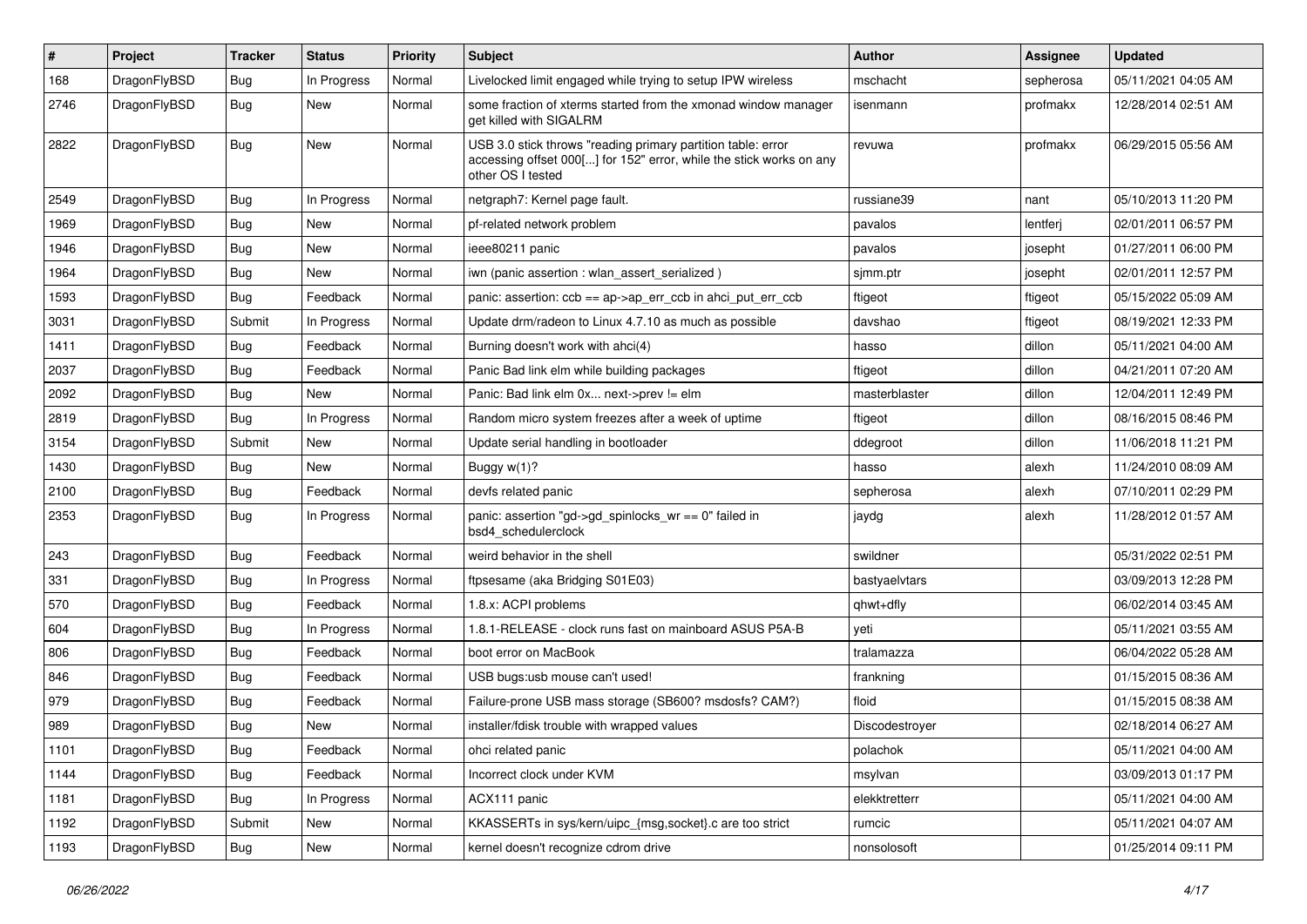| $\vert$ # | Project      | <b>Tracker</b> | <b>Status</b> | <b>Priority</b> | <b>Subject</b>                                                                                                                                            | <b>Author</b>  | Assignee | <b>Updated</b>      |
|-----------|--------------|----------------|---------------|-----------------|-----------------------------------------------------------------------------------------------------------------------------------------------------------|----------------|----------|---------------------|
| 1194      | DragonFlyBSD | <b>Bug</b>     | New           | Normal          | SCSI errors while trying to copy photos from my camera                                                                                                    | elekktretterr  |          | 01/14/2015 04:39 PM |
| 1218      | DragonFlyBSD | Bug            | In Progress   | Normal          | panic: assertion: $error == 0$ in hammer start transaction                                                                                                | rumcic         |          | 05/11/2021 04:00 AM |
| 1246      | DragonFlyBSD | <b>Bug</b>     | New           | Normal          | bad resolution (monitor desync) with livedvd                                                                                                              | Przem0l        |          | 02/18/2014 06:29 AM |
| 1249      | DragonFlyBSD | Bug            | Feedback      | Normal          | panic: ffs vfree: freeing free inode                                                                                                                      | rumcic         |          | 03/10/2013 05:13 AM |
| 1250      | DragonFlyBSD | Bug            | Feedback      | Normal          | Panic upon plugging an USB flash drive into the machine                                                                                                   | rumcic         |          | 03/10/2013 05:17 AM |
| 1282      | DragonFlyBSD | <b>Bug</b>     | Feedback      | Normal          | panic (trap 12) when booting SMP kernel on Atom 330 (dual core)                                                                                           | tomaz.borstnar |          | 05/11/2021 04:00 AM |
| 1307      | DragonFlyBSD | Bug            | In Progress   | Normal          | hammer tid -2 shows unexpected result                                                                                                                     | corecode       |          | 10/18/2016 05:29 PM |
| 1330      | DragonFlyBSD | Bug            | Feedback      | Normal          | Hammer, usb disk, SYNCHRONIZE CACHE failure                                                                                                               | josepht        |          | 06/02/2014 04:56 AM |
| 1332      | DragonFlyBSD | <b>Bug</b>     | Feedback      | Normal          | DFBSD 2.2 - Booting usbcdrom/usbsticks on thinkpad hangs on<br>"BTX Halted"                                                                               | tuxillo        |          | 05/11/2021 04:00 AM |
| 1336      | DragonFlyBSD | <b>Bug</b>     | In Progress   | Normal          | Still looking for reports of missed directory entries w/ HAMMER                                                                                           | dillon         |          | 05/11/2021 04:00 AM |
| 1368      | DragonFlyBSD | <b>Bug</b>     | In Progress   | Normal          | suspend signal race?                                                                                                                                      | qhwt+dfly      |          | 05/11/2021 03:51 AM |
| 1387      | DragonFlyBSD | Bug            | Feedback      | Normal          | zero-size malloc and ps: kvm_getprocs: Bad address                                                                                                        | ghwt+dfly      |          | 05/11/2021 04:00 AM |
| 1398      | DragonFlyBSD | Submit         | In Progress   | Normal          | hdestroy(3) restricts hash key to point to malloc'ed space                                                                                                | Anonymous      |          | 08/20/2021 04:06 PM |
| 1429      | DragonFlyBSD | Bug            | Feedback      | Normal          | vkernel bug - "mfree: m->m_nextpkt != NULL"                                                                                                               | dillon         |          | 05/11/2021 04:00 AM |
| 1448      | DragonFlyBSD | Bug            | Feedback      | Normal          | panic: assertion: _tp->tt_msg->tt_cpuid == mycpuid in<br>tcp_callout_active tcp_output tcp_usr_send netmsg_pru_send<br>netmsg_service tcpmsg_service_loop | dillon         |          | 05/11/2021 04:00 AM |
| 1454      | DragonFlyBSD | <b>Bug</b>     | Feedback      | Normal          | Unable to boot from external USB DVD drive                                                                                                                | elekktretterr  |          | 05/11/2021 04:01 AM |
| 1456      | DragonFlyBSD | Bug            | Feedback      | Normal          | Microsoft wireless desktop problems                                                                                                                       | elekktretterr  |          | 01/15/2015 08:34 AM |
| 1463      | DragonFlyBSD | Bug            | <b>New</b>    | Normal          | Mountroot before drives are initialized                                                                                                                   | elekktretterr  |          | 12/07/2010 01:30 PM |
| 1481      | DragonFlyBSD | Bug            | Feedback      | Normal          | panic: assertion: kva_p(buf) in soopt_from_kbuf (after ipfw pipe<br>show, 2.2.1-R)                                                                        | combiner       |          | 05/11/2021 04:01 AM |
| 1486      | DragonFlyBSD | <b>Bug</b>     | Feedback      | Normal          | Interrupt storm related to SATA DVD device                                                                                                                | hasso          |          | 05/11/2021 04:01 AM |
| 1489      | DragonFlyBSD | Bug            | Feedback      | Normal          | panic: ufs dirbad: bad dir                                                                                                                                | rumcic         |          | 03/10/2013 04:34 AM |
| 1502      | DragonFlyBSD | Bug            | In Progress   | Normal          | Lock while deleting files from nohistory HAMMER directories                                                                                               | hasso          |          | 03/10/2013 04:28 AM |
| 1521      | DragonFlyBSD | Bug            | Feedback      | Normal          | amd64 2.4 livecd won't mount root at boot                                                                                                                 | bolapara       |          | 01/28/2018 03:45 AM |
| 1525      | DragonFlyBSD | Bug            | New           | Normal          | boehm-gc problems                                                                                                                                         | hasso          |          | 10/13/2012 07:13 PM |
| 1559      | DragonFlyBSD | <b>Bug</b>     | <b>New</b>    | Normal          | kernel trap                                                                                                                                               | phma           |          | 11/27/2021 08:43 AM |
| 1560      | DragonFlyBSD | Bug            | Feedback      | Normal          | Unable to modify partition table on ThinkPad T61p during install                                                                                          | rehsack        |          | 01/15/2015 08:57 AM |
| 1563      | DragonFlyBSD | Bug            | Feedback      | Normal          | reset(1) doesn't reset terminal to the defaults                                                                                                           | hasso          |          | 03/10/2013 04:17 AM |
| 1577      | DragonFlyBSD | <b>Bug</b>     | Feedback      | Normal          | panic: assertion: leaf->base.obj_id == ip->obj_id in<br>hammer_ip_delete_range                                                                            | qhwt+dfly      |          | 05/11/2021 04:01 AM |
| 1580      | DragonFlyBSD | <b>Bug</b>     | Feedback      | Normal          | Panic (Fatal trap 12: page fault while in kernel mode) while playing<br>with pf and netif names                                                           | rumcic         |          | 12/21/2018 01:21 AM |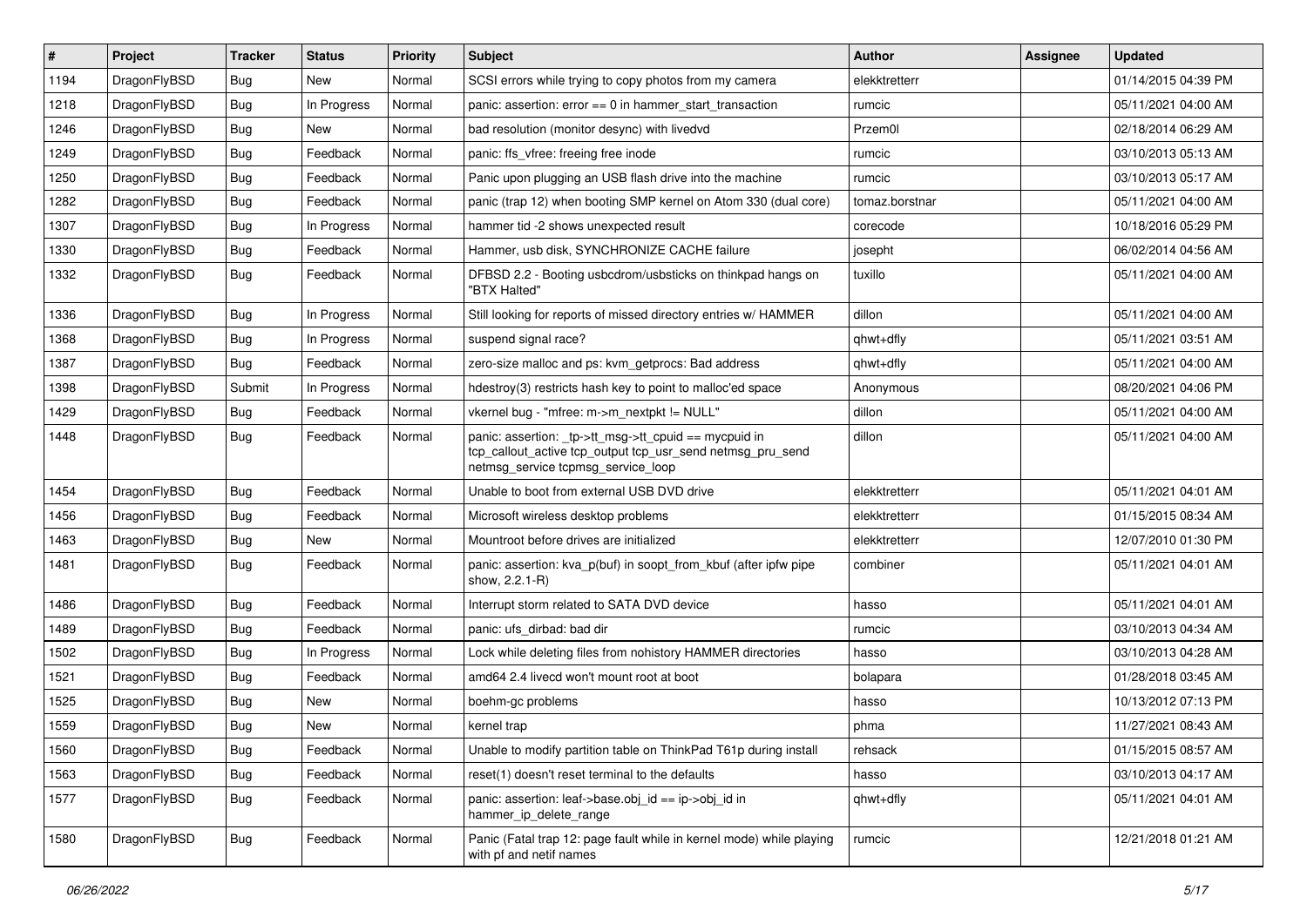| $\vert$ # | Project      | <b>Tracker</b> | <b>Status</b> | <b>Priority</b> | <b>Subject</b>                                                                            | <b>Author</b>    | Assignee | <b>Updated</b>      |
|-----------|--------------|----------------|---------------|-----------------|-------------------------------------------------------------------------------------------|------------------|----------|---------------------|
| 1591      | DragonFlyBSD | <b>Bug</b>     | Feedback      | Normal          | Lenovo X301 hangs with AHCI Driver CMD TIMEOUT<br>STS=d0 <bsy></bsy>                      | eocallaghan      |          | 05/11/2021 04:05 AM |
| 1592      | DragonFlyBSD | Bug            | Feedback      | Normal          | AcpiOSUnmapMemory: Warning, deallocation did not track<br>allocation.                     | eocallaghan      |          | 06/02/2014 07:45 AM |
| 1594      | DragonFlyBSD | <b>Bug</b>     | <b>New</b>    | Normal          | Kernel panic during boot from Live CD on Dell E6400                                       | bodie            |          | 05/11/2021 03:54 AM |
| 1613      | DragonFlyBSD | Bug            | Feedback      | Normal          | USB Keyboard not working on master                                                        | elekktretterr    |          | 05/11/2021 04:05 AM |
| 1618      | DragonFlyBSD | Bug            | Feedback      | Normal          | collision for 'struct pmap' when using RPC and <sys user.h=""></sys>                      | carenas          |          | 05/11/2021 04:05 AM |
| 1634      | DragonFlyBSD | Bug            | New           | Normal          | panic: spin lock: 0xe4ad1320, indefinitive wait!                                          | elekktretterr    |          | 01/19/2015 03:21 AM |
| 1661      | DragonFlyBSD | Bug            | In Progress   | Normal          | panic on password entry mount smb filesystem                                              | vsrinivas        |          | 11/27/2021 08:29 AM |
| 1668      | DragonFlyBSD | Bug            | Feedback      | Normal          | Power button not working                                                                  | elekktretterr    |          | 03/10/2013 06:22 AM |
| 1669      | DragonFlyBSD | <b>Bug</b>     | In Progress   | Normal          | Drive wont open using button                                                              | elekktretterr    |          | 02/29/2012 12:05 PM |
| 1672      | DragonFlyBSD | Bug            | Feedback      | Normal          | panic (trap 12) around btree search() in 2.4.1-RELEASE                                    | floid            |          | 01/19/2015 03:36 AM |
| 1695      | DragonFlyBSD | <b>Bug</b>     | New           | Normal          | NFS-related system breakdown                                                              | Anonymous        |          | 04/10/2014 12:35 AM |
| 1717      | DragonFlyBSD | Bug            | Feedback      | Normal          | HAMMER panic in hammer cursor down()                                                      | josepht1         |          | 05/11/2021 04:05 AM |
| 1718      | DragonFlyBSD | <b>Bug</b>     | Feedback      | Normal          | IDE disk drive not detected by x86 64 2.6.1 Live CD                                       | bcox             |          | 11/27/2021 08:25 AM |
| 1727      | DragonFlyBSD | Bug            | Feedback      | Normal          | CD boot panic (2.6.1) (usb?)                                                              | kiril            |          | 05/15/2022 05:10 AM |
| 1744      | DragonFlyBSD | Bug            | In Progress   | Normal          | HAMMER fsstress panic in hammer_setup_child_callback                                      | vsrinivas        |          | 05/11/2021 04:05 AM |
| 1745      | DragonFlyBSD | Bug            | Feedback      | Normal          | kmalloc panic                                                                             | josepht          |          | 05/11/2021 04:05 AM |
| 1749      | DragonFlyBSD | <b>Bug</b>     | In Progress   | Normal          | HAMMER fsstress panic in hammer_flush_inode_core<br>'ip->flush state != HAMMER FST FLUSH' | vsrinivas        |          | 05/11/2021 04:06 AM |
| 1774      | DragonFlyBSD | <b>Bug</b>     | <b>New</b>    | Normal          | New IP header cleanup branch available for testing                                        | dillon           |          | 05/15/2022 10:59 AM |
| 1786      | DragonFlyBSD | Bug            | <b>New</b>    | Normal          | Calling NULL function pointer initiates panic loop                                        | sjg              |          | 10/11/2010 05:28 PM |
| 1818      | DragonFlyBSD | <b>Bug</b>     | <b>New</b>    | Normal          | panic: Bad tailq NEXT (kqueue issue ?)                                                    | ftigeot          |          | 05/15/2022 11:40 AM |
| 1824      | DragonFlyBSD | <b>Bug</b>     | Feedback      | Normal          | kernel panic, x86, 2.7.3.859.ge5104                                                       | akirchhoff135014 |          | 03/10/2013 07:49 AM |
| 1826      | DragonFlyBSD | <b>Bug</b>     | <b>New</b>    | Normal          | panic during boot: assertion so->so_port  in tcp_input                                    | ftigeot          |          | 05/15/2022 11:05 AM |
| 1836      | DragonFlyBSD | Bug            | New           | Normal          | Incorrect TCP checksum show up in tcpdump                                                 | robgar1          |          | 05/15/2022 11:22 AM |
| 1850      | DragonFlyBSD | <b>Bug</b>     | New           | Normal          | volume-add on hammer root fs panic                                                        | Johannes.Hofmann |          | 04/18/2019 04:27 AM |
| 1860      | DragonFlyBSD | Bug            | Feedback      | Normal          | Panic while creating UFS fs on vn(4) for initrd                                           | matthias         |          | 02/29/2012 07:16 AM |
| 1861      | DragonFlyBSD | <b>Bug</b>     | New           | Normal          | panic via kprintf (lockmgr called in a hard section)                                      | vsrinivas        |          | 10/11/2010 12:56 AM |
| 1867      | DragonFlyBSD | Bug            | New           | Normal          | it(4) motherboard and fan problems                                                        | tuxillo          |          | 07/08/2011 10:48 AM |
| 1873      | DragonFlyBSD | <b>Bug</b>     | New           | Normal          | Panic upon usb mouse detach and reattaching                                               | rumcic           |          | 02/01/2011 09:53 AM |
| 1874      | DragonFlyBSD | Bug            | New           | Normal          | mpd listening on all IPs, accepting only on one                                           | rumcic           |          | 05/08/2011 01:01 PM |
| 1877      | DragonFlyBSD | Bug            | <b>New</b>    | Normal          | Freeze during 1st hammer cleanup after new install                                        | elekktretterr    |          | 05/15/2022 11:43 AM |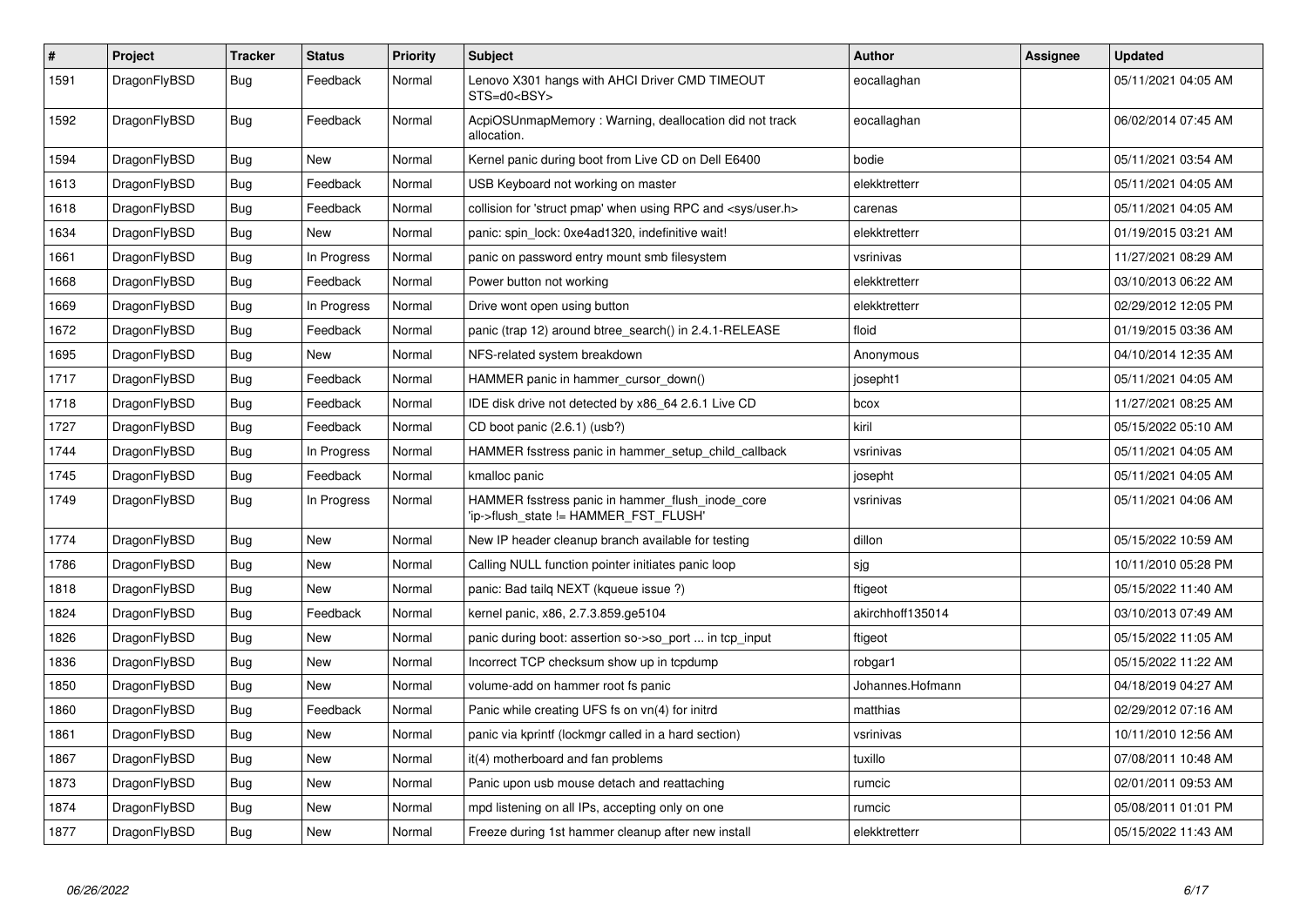| #    | Project      | <b>Tracker</b> | <b>Status</b> | <b>Priority</b> | Subject                                                                                                                                                                                           | Author             | <b>Assignee</b> | <b>Updated</b>      |
|------|--------------|----------------|---------------|-----------------|---------------------------------------------------------------------------------------------------------------------------------------------------------------------------------------------------|--------------------|-----------------|---------------------|
| 1884 | DragonFlyBSD | <b>Bug</b>     | New           | Normal          | System completely freezes while listening music (devbuf: malloc<br>limit exceeded)                                                                                                                | shamaz             |                 | 01/24/2011 05:00 PM |
| 1899 | DragonFlyBSD | <b>Bug</b>     | New           | Normal          | Keyboard doesn't work                                                                                                                                                                             | fransm             |                 | 05/15/2022 03:32 PM |
| 1907 | DragonFlyBSD | <b>Bug</b>     | <b>New</b>    | Normal          | Hammer crash in hammer flusher flush()                                                                                                                                                            | swildner           |                 | 11/11/2010 05:07 AM |
| 1913 | DragonFlyBSD | Bug            | New           | Normal          | panic: assertion: ip->flush_state != HAMMER_FST_FLUSH in<br>hammer flush inode core                                                                                                               | swildner           |                 | 11/20/2010 05:27 PM |
| 1916 | DragonFlyBSD | Bug            | <b>New</b>    | Normal          | Constant crashes on x86_64 with UFS                                                                                                                                                               | lentferj           |                 | 11/21/2010 07:40 PM |
| 1917 | DragonFlyBSD | Bug            | <b>New</b>    | Normal          | panic: assertion: (RB_EMPTY(&ip->rec_tree) && (ip->flags &<br>HAMMER_INODE_XDIRTY) == 0)    (!RB_EMPTY(&ip->rec_tree)<br>&& (ip->flags & HAMMER_INODE_XDIRTY) != 0) in<br>hammer_flush_inode_done | qhwt.dfly          |                 | 11/24/2010 03:23 AM |
| 1923 | DragonFlyBSD | Bug            | <b>New</b>    | Normal          | Abysmal NFS performance with IPv6                                                                                                                                                                 | ftigeot            |                 | 12/05/2010 09:34 PM |
| 1935 | DragonFlyBSD | Bug            | <b>New</b>    | Normal          | mouse does not work after switching between x and console                                                                                                                                         | shamaz             |                 | 12/13/2010 10:06 AM |
| 1939 | DragonFlyBSD | Bug            | New           | Normal          | Panic on nightly build and stress test box                                                                                                                                                        | lentferj           |                 | 12/18/2010 08:41 AM |
| 1941 | DragonFlyBSD | Bug            | New           | Normal          | wlan config crash                                                                                                                                                                                 | abandon.every.hope |                 | 12/24/2010 07:54 PM |
| 1942 | DragonFlyBSD | Bug            | New           | Normal          | locking against myself in getcacheblk()?                                                                                                                                                          | qhwt.dfly          |                 | 05/31/2022 02:15 PM |
| 1943 | DragonFlyBSD | Bug            | <b>New</b>    | Normal          | hammer assertion panic                                                                                                                                                                            | peter              |                 | 12/27/2010 12:45 AM |
| 1944 | DragonFlyBSD | Bug            | New           | Normal          | panic: backing object 0xdea7b258 was somehow re-referenced<br>during collapse!                                                                                                                    | sepherosa          |                 | 12/27/2010 02:06 AM |
| 1949 | DragonFlyBSD | Bug            | New           | Normal          | iwn panic                                                                                                                                                                                         | pavalos            |                 | 01/30/2011 03:21 AM |
| 1951 | DragonFlyBSD | Bug            | <b>New</b>    | Normal          | dma timeouts at phyaddr on a good hdd                                                                                                                                                             | peur.neu           |                 | 01/04/2011 07:12 AM |
| 1959 | DragonFlyBSD | Bug            | New           | Normal          | DFBSD v2.9.1.422.gc98f2 - Panic during boot - IPv6 and PF                                                                                                                                         | tuxillo            |                 | 01/13/2011 03:37 AM |
| 1961 | DragonFlyBSD | Bug            | New           | Normal          | Can't create dump from DDB                                                                                                                                                                        | shamaz             |                 | 01/29/2011 09:02 PM |
| 1975 | DragonFlyBSD | Bug            | <b>New</b>    | Normal          | Applications seg fault in select() and poll()                                                                                                                                                     | rumcic             |                 | 05/31/2022 02:58 PM |
| 1984 | DragonFlyBSD | Bug            | New           | Normal          | hammer mount fails after crash - HAMMER: FIFO record bad head<br>signature                                                                                                                        | thomas.nikolajsen  |                 | 03/08/2011 06:57 PM |
| 1990 | DragonFlyBSD | Bug            | New           | Normal          | /mnt too large to mount                                                                                                                                                                           | peur.neu           |                 | 02/16/2011 11:24 PM |
| 2004 | DragonFlyBSD | Bug            | New           | Normal          | LWKT WAIT IPIQ panic                                                                                                                                                                              | steve              |                 | 03/08/2011 05:46 PM |
| 2008 | DragonFlyBSD | Bug            | New           | Normal          | lwkt_setcpu_remote: td->td_flags 00800621 console flood                                                                                                                                           | pavalos            |                 | 03/06/2011 09:37 PM |
| 2013 | DragonFlyBSD | <b>Bug</b>     | In Progress   | Normal          | oversized DMA request loop                                                                                                                                                                        | josepht            |                 | 05/11/2021 04:06 AM |
| 2042 | DragonFlyBSD | <b>Bug</b>     | New           | Normal          | kernel panic, when run boot0cfg                                                                                                                                                                   | sepherosa          |                 | 05/31/2022 03:01 PM |
| 2045 | DragonFlyBSD | <b>Bug</b>     | New           | Normal          | ral(4): Fatal trap 12: page fault while in kernel mode (two panics)                                                                                                                               | herrgard           |                 | 11/03/2011 05:34 PM |
| 2048 | DragonFlyBSD | <b>Bug</b>     | <b>New</b>    | Normal          | panic: ffs_sync: rofs mod                                                                                                                                                                         | pavalos            |                 | 04/12/2011 05:45 AM |
| 2051 | DragonFlyBSD | <b>Bug</b>     | <b>New</b>    | Normal          | No ipv6 lan route entry created on 2.10                                                                                                                                                           | ftigeot            |                 | 04/21/2011 10:37 AM |
| 2052 | DragonFlyBSD | <b>Bug</b>     | New           | Normal          | Kernel panic: CPU APIC ID out of range                                                                                                                                                            | Anonymous          |                 | 05/02/2011 11:06 AM |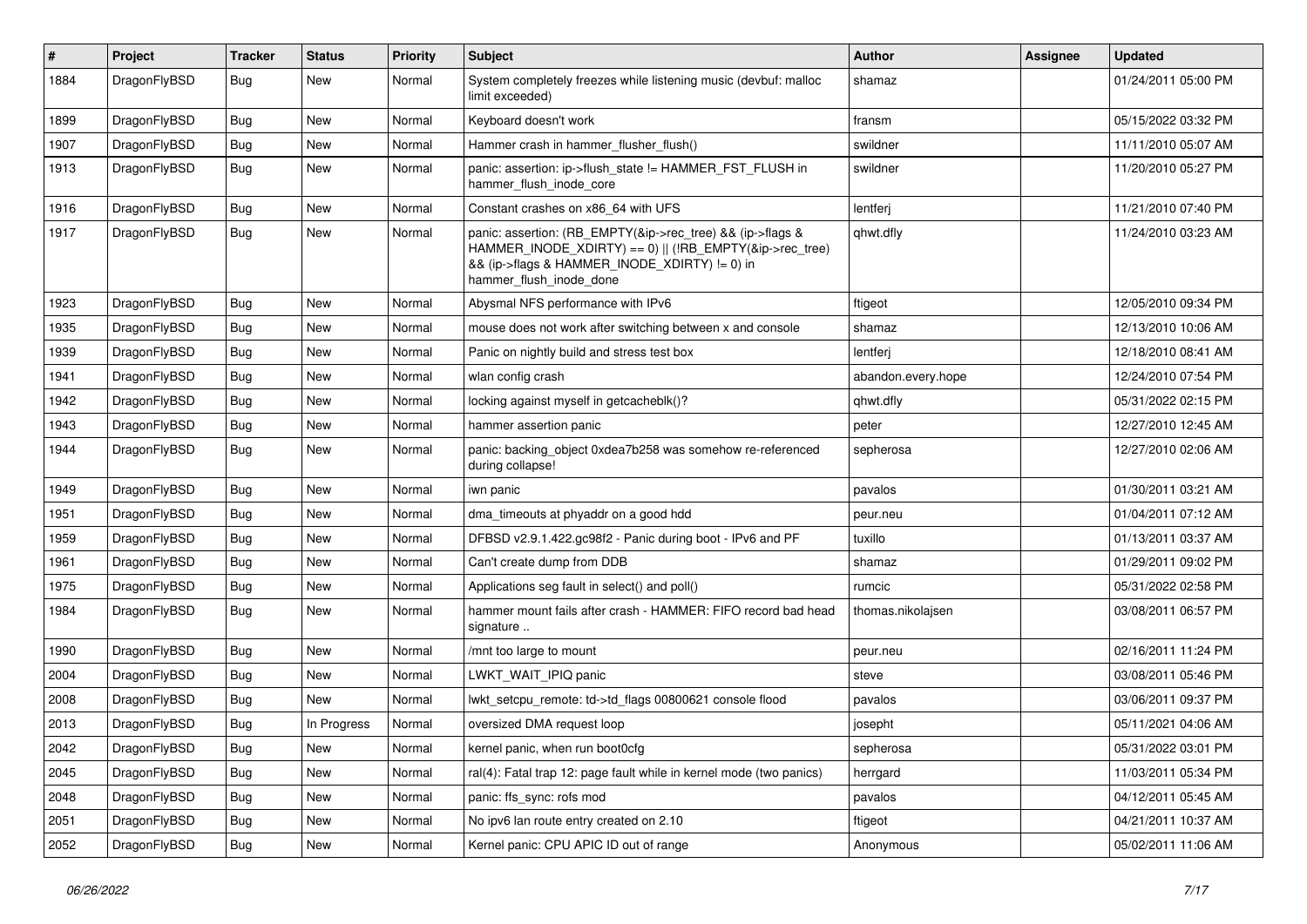| $\sharp$ | Project      | <b>Tracker</b> | <b>Status</b> | <b>Priority</b> | Subject                                                                        | <b>Author</b> | <b>Assignee</b> | <b>Updated</b>      |
|----------|--------------|----------------|---------------|-----------------|--------------------------------------------------------------------------------|---------------|-----------------|---------------------|
| 2055     | DragonFlyBSD | Bug            | New           | Normal          | $ssh + IPV6 + bridge \Rightarrow$ connection freezes                           | steve         |                 | 04/24/2011 07:13 PM |
| 2061     | DragonFlyBSD | Bug            | <b>New</b>    | Normal          | USB keyboard boot panic                                                        | sjg           |                 | 05/04/2012 12:20 AM |
| 2067     | DragonFlyBSD | <b>Bug</b>     | New           | Normal          | sound/pcm: "play interrupt timeout, channel dead"                              | matthiasr     |                 | 05/11/2021 03:55 AM |
| 2072     | DragonFlyBSD | Bug            | New           | Normal          | Fatal trap 12: stopped at lwkt_send_ipiq3                                      | rumcic        |                 | 05/17/2011 04:12 AM |
| 2075     | DragonFlyBSD | Bug            | <b>New</b>    | Normal          | pflogd on x86_64                                                               | fanch         |                 | 05/16/2011 04:04 PM |
| 2077     | DragonFlyBSD | Bug            | New           | Normal          | USB devices conflicting                                                        | srussell      |                 | 05/17/2011 05:12 PM |
| 2078     | DragonFlyBSD | Bug            | New           | Normal          | DFBSD i386 v2.11.0.201.g3ed2f - Panic during installworld into a<br>vn0 device | tuxillo       |                 | 05/19/2011 07:50 PM |
| 2080     | DragonFlyBSD | Bug            | New           | Normal          | panic: lockmgr thrd_sleep: called from interrupt, ipi, or hard code<br>section | rumcic        |                 | 05/30/2011 05:06 PM |
| 2081     | DragonFlyBSD | Bug            | Feedback      | Normal          | Panic on device "detach" / "failure"                                           | vsrinivas     |                 | 02/29/2012 07:11 AM |
| 2082     | DragonFlyBSD | Bug            | <b>New</b>    | Normal          | dfbsd 2.10.1 amd64 - mc port build error with 'bmake bin-install'              | sun-doctor    |                 | 05/25/2011 07:18 PM |
| 2084     | DragonFlyBSD | Bug            | <b>New</b>    | Normal          | DFBSD v2.11.0.242.g4d317 - panic: zone: entry not free                         | tuxillo       |                 | 07/03/2012 01:23 AM |
| 2085     | DragonFlyBSD | Bug            | New           | Normal          | panic: assertion: (m->flags & PG_MAPPED) == 0 in<br>vm_page_free_toq           | vsrinivas     |                 | 06/10/2011 07:48 AM |
| 2090     | DragonFlyBSD | Bug            | Feedback      | Normal          | snd hda does not support headphone automute                                    | justin        |                 | 03/29/2012 08:03 PM |
| 2094     | DragonFlyBSD | Bug            | New           | Normal          | Segfault when gdb printing backtrace from core dump                            | greenrd       |                 | 06/25/2011 04:14 PM |
| 2098     | DragonFlyBSD | Submit         | New           | Normal          | [PATCH] correct ath man page example<br>(/usr/src/share/man/man4/ath.4)        | nobody        |                 | 11/15/2011 12:27 AM |
| 2099     | DragonFlyBSD | Bug            | <b>New</b>    | Normal          | page fault panic in vm system                                                  | pavalos       |                 | 07/10/2011 08:51 AM |
| 2104     | DragonFlyBSD | Bug            | <b>New</b>    | Normal          | network configuration seg. fault on install CD                                 | navratil      |                 | 07/26/2011 07:55 AM |
| 2107     | DragonFlyBSD | Bug            | New           | Normal          | 2.10.1 sata dvd drive issue                                                    | ausppc        |                 | 07/31/2011 08:41 PM |
| 2115     | DragonFlyBSD | Bug            | New           | Normal          | [msk] system freeze after receive some paquet                                  | bsdsx         |                 | 08/22/2011 10:22 AM |
| 2122     | DragonFlyBSD | Submit         | New           | Normal          | [Review] Fixes to the VFS layer                                                | ftigeot       |                 | 05/31/2022 03:25 PM |
| 2123     | DragonFlyBSD | Bug            | New           | Normal          | hammer is losing files                                                         | schmir        |                 | 08/30/2011 07:56 PM |
| 2124     | DragonFlyBSD | Bug            | <b>New</b>    | Normal          | getty repeating too quickly on port /dev/ttyv0                                 | sgeorge.ml    |                 | 09/01/2011 04:28 AM |
| 2125     | DragonFlyBSD | <b>Bug</b>     | New           | Normal          | Weird garbage in dmesg                                                         | herrgard      |                 | 08/30/2011 08:04 PM |
| 2129     | DragonFlyBSD | Bug            | <b>New</b>    | Normal          | DFBSD v2.11.0.661.gf9438 i386 - panic: lockmgr thrd_sleep                      | tuxillo       |                 | 09/05/2011 09:49 AM |
| 2136     | DragonFlyBSD | Bug            | New           | Normal          | socketpair() doesn't free file descriptors on copyout failure                  | vsrinivas     |                 | 04/05/2013 09:13 AM |
| 2138     | DragonFlyBSD | <b>Bug</b>     | New           | Normal          | > 100% CPU usage                                                               | robin.carey1  |                 | 09/26/2011 12:20 PM |
| 2153     | DragonFlyBSD | <b>Bug</b>     | New           | Normal          | Too many unuseful warnings at boot                                             | juanfra684    |                 | 10/18/2011 10:16 PM |
| 2154     | DragonFlyBSD | <b>Bug</b>     | New           | Normal          | vkernel copyout() doesn't return EFAULT on error                               | vsrinivas     |                 | 10/20/2011 03:53 AM |
| 2158     | DragonFlyBSD | <b>Bug</b>     | New           | Normal          | iwn panics with assertion on boot.                                             | eocallaghan   |                 | 10/24/2011 04:13 PM |
| 2161     | DragonFlyBSD | <b>Bug</b>     | New           | Normal          | Outdated xorg.conf file gets installed into etc and screws up mouse            | eocallaghan   |                 | 10/27/2011 01:51 PM |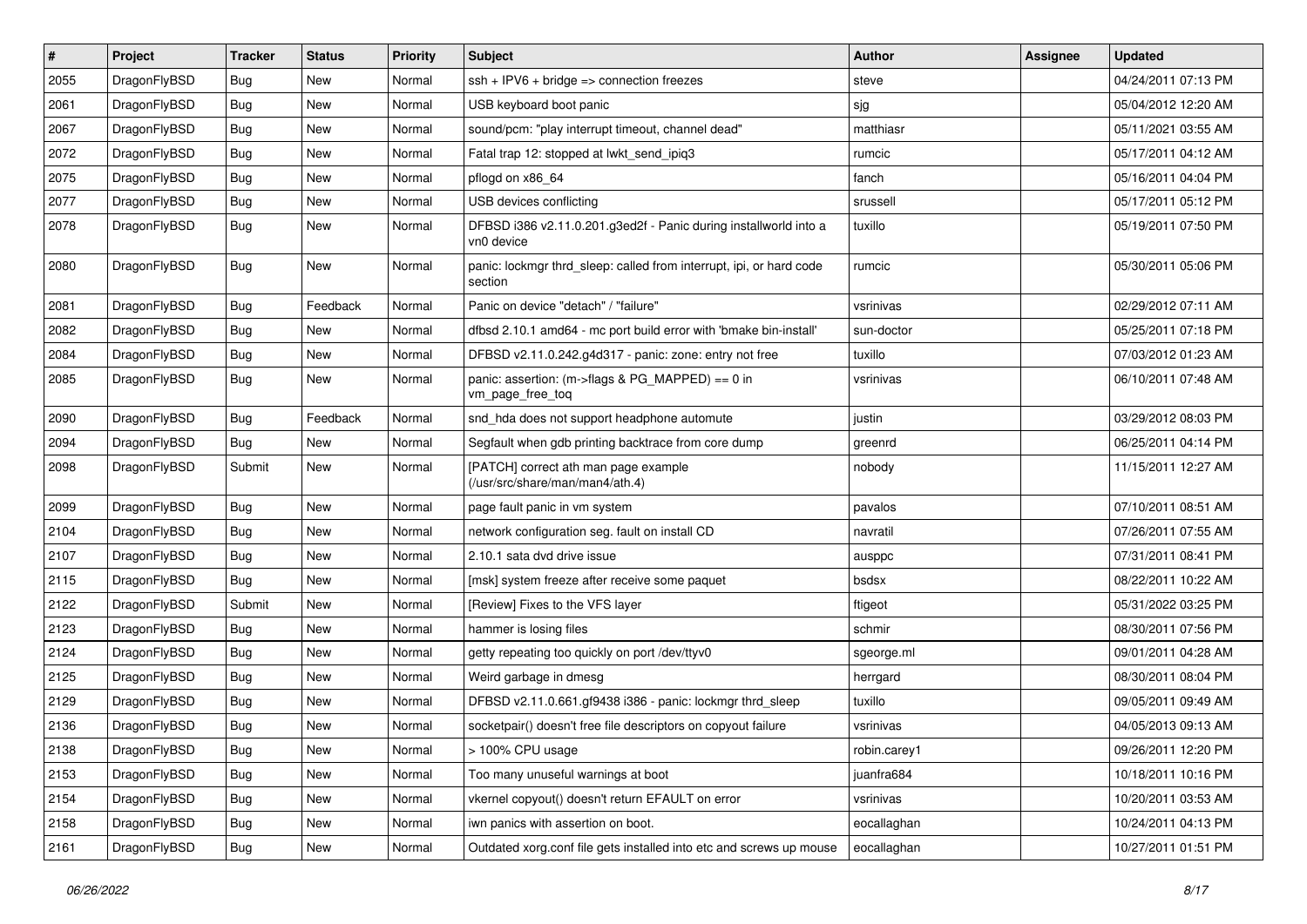| $\vert$ # | Project      | <b>Tracker</b> | <b>Status</b> | <b>Priority</b> | <b>Subject</b>                                                                                             | <b>Author</b> | Assignee | <b>Updated</b>      |
|-----------|--------------|----------------|---------------|-----------------|------------------------------------------------------------------------------------------------------------|---------------|----------|---------------------|
| 2164      | DragonFlyBSD | Bug            | <b>New</b>    | Normal          | panic on reboot from usb.                                                                                  | eocallaghan   |          | 10/27/2011 09:29 AM |
| 2166      | DragonFlyBSD | <b>Bug</b>     | <b>New</b>    | Normal          | DFBSD v2.13.0.109.g05b9d - Strange lockups                                                                 | tuxillo       |          | 10/29/2011 11:20 AM |
| 2167      | DragonFlyBSD | <b>Bug</b>     | <b>New</b>    | Normal          | shutdown/reboot fails after uptime msg                                                                     | marino        |          | 11/28/2011 03:01 AM |
| 2171      | DragonFlyBSD | Bug            | New           | Normal          | DFBSD v2.13.0.151.gdc8442 - panic: assertion "(*ptep &<br>$(PG$ MANAGED PG V)) == PG V"                    | tuxillo       |          | 11/04/2011 05:06 PM |
| 2182      | DragonFlyBSD | <b>Bug</b>     | New           | Normal          | if msk PHY FIFO underrun/overflow                                                                          | nonsolosoft   |          | 09/03/2012 06:39 AM |
| 2199      | DragonFlyBSD | Bug            | <b>New</b>    | Normal          | screen segfaults if utmpx isn't present                                                                    | pavalos       |          | 11/15/2011 10:52 PM |
| 2210      | DragonFlyBSD | <b>Bug</b>     | <b>New</b>    | Normal          | Bugtracker cannot assign default project for new users                                                     | ahuete.devel  |          | 11/17/2011 11:30 AM |
| 2224      | DragonFlyBSD | <b>Bug</b>     | <b>New</b>    | Normal          | v2.13.0.291.gaa7ec - Panic on fq while installing world                                                    | tuxillo       |          | 11/18/2011 01:40 AM |
| 2245      | DragonFlyBSD | Bug            | <b>New</b>    | Normal          | panic: assertion "ref < &td->td_toks_end" failed in lwkt_gettoken at<br>/usr/src/sys/kern/lwkt_token.c:588 | juanfra684    |          | 11/22/2011 07:41 PM |
| 2248      | DragonFlyBSD | Bug            | <b>New</b>    | Normal          | sysctl panic                                                                                               | pavalos       |          | 11/23/2011 06:23 PM |
| 2250      | DragonFlyBSD | <b>Bug</b>     | <b>New</b>    | Normal          | Kernel panic                                                                                               | adamk         |          | 11/23/2018 01:10 AM |
| 2254      | DragonFlyBSD | Bug            | New           | Normal          | panic: assertion "ref < &td->td_toks_end" failed in lwkt_gettoken at<br>/usr/src/sys/kern/lwkt_token.c:588 | eocallaghan   |          | 12/05/2011 10:21 PM |
| 2282      | DragonFlyBSD | <b>Bug</b>     | In Progress   | Normal          | gdb segfaults with certain corefiles                                                                       | tuxillo       |          | 01/18/2012 04:40 PM |
| 2283      | DragonFlyBSD | Bug            | <b>New</b>    | Normal          | DFBSD DragonFly v2.13.0.957.g4f459 - pmap_release: page<br>should already be gone 0xc27120bc               | tuxillo       |          | 01/23/2012 03:03 AM |
| 2287      | DragonFlyBSD | <b>Bug</b>     | <b>New</b>    | Normal          | HAMMER(ROOT) Illegal UNDO TAIL signature at<br>300000001967c000                                            | y0n3t4n1      |          | 11/07/2018 01:22 AM |
| 2288      | DragonFlyBSD | <b>Bug</b>     | Feedback      | Normal          | Random IO performance loss introduced since January 1st                                                    | lentferj      |          | 01/23/2013 04:21 PM |
| 2292      | DragonFlyBSD | <b>Bug</b>     | New           | Normal          | re interface with jumbo frames (mtu larger than 1500) hangs after<br>some traffic                          | Anonymous     |          | 01/31/2012 12:11 AM |
| 2297      | DragonFlyBSD | Bug            | <b>New</b>    | Normal          | strange NFS (client) error messages / problems                                                             | Anonymous     |          | 02/19/2012 02:59 PM |
| 2306      | DragonFlyBSD | Bug            | <b>New</b>    | Normal          | a crash starts the kernel debugger in text mode, but just reboots in $X \mid p$ hma                        |               |          | 02/11/2012 08:02 PM |
| 2308      | DragonFlyBSD | <b>Bug</b>     | <b>New</b>    | Normal          | System freeze when unloading snd_hda                                                                       | jaydg         |          | 02/19/2012 07:15 AM |
| 2311      | DragonFlyBSD | <b>Bug</b>     | <b>New</b>    | Normal          | Xorg crash having something to do with drm                                                                 | phma          |          | 02/22/2012 09:59 AM |
| 2316      | DragonFlyBSD | Bug            | <b>New</b>    | Normal          | Ungraceful invalid password handling for adding a new user in the<br>installer                             | rune          |          | 04/27/2012 11:23 PM |
| 2319      | DragonFlyBSD | <b>Bug</b>     | <b>New</b>    | Normal          | crypt/passwd forward compat                                                                                | c.turner1     |          | 02/28/2012 12:39 PM |
| 2324      | DragonFlyBSD | <b>Bug</b>     | New           | Normal          | natacotrol support > 2TB not working even after the ftigeot patch                                          | zenny         |          | 03/03/2012 01:00 AM |
| 2329      | DragonFlyBSD | <b>Bug</b>     | New           | Normal          | ibm x3550 & acpi                                                                                           | ano           |          | 06/03/2014 11:37 AM |
| 2331      | DragonFlyBSD | <b>Bug</b>     | New           | Normal          | reading mouse mode from unopen file descriptor hangs mouse<br>driver                                       | phma          |          | 03/14/2012 09:43 AM |
| 2345      | DragonFlyBSD | <b>Bug</b>     | In Progress   | Normal          | DFBSD v3.1.0.457.gd679f - NFS panic on diskless station                                                    | tuxillo       |          | 04/07/2012 05:22 PM |
| 2351      | DragonFlyBSD | <b>Bug</b>     | In Progress   | Normal          | DFBSD v3.1.0.579.g44ccf - Stuck during startup, random freezes                                             | tuxillo       |          | 04/24/2012 08:21 AM |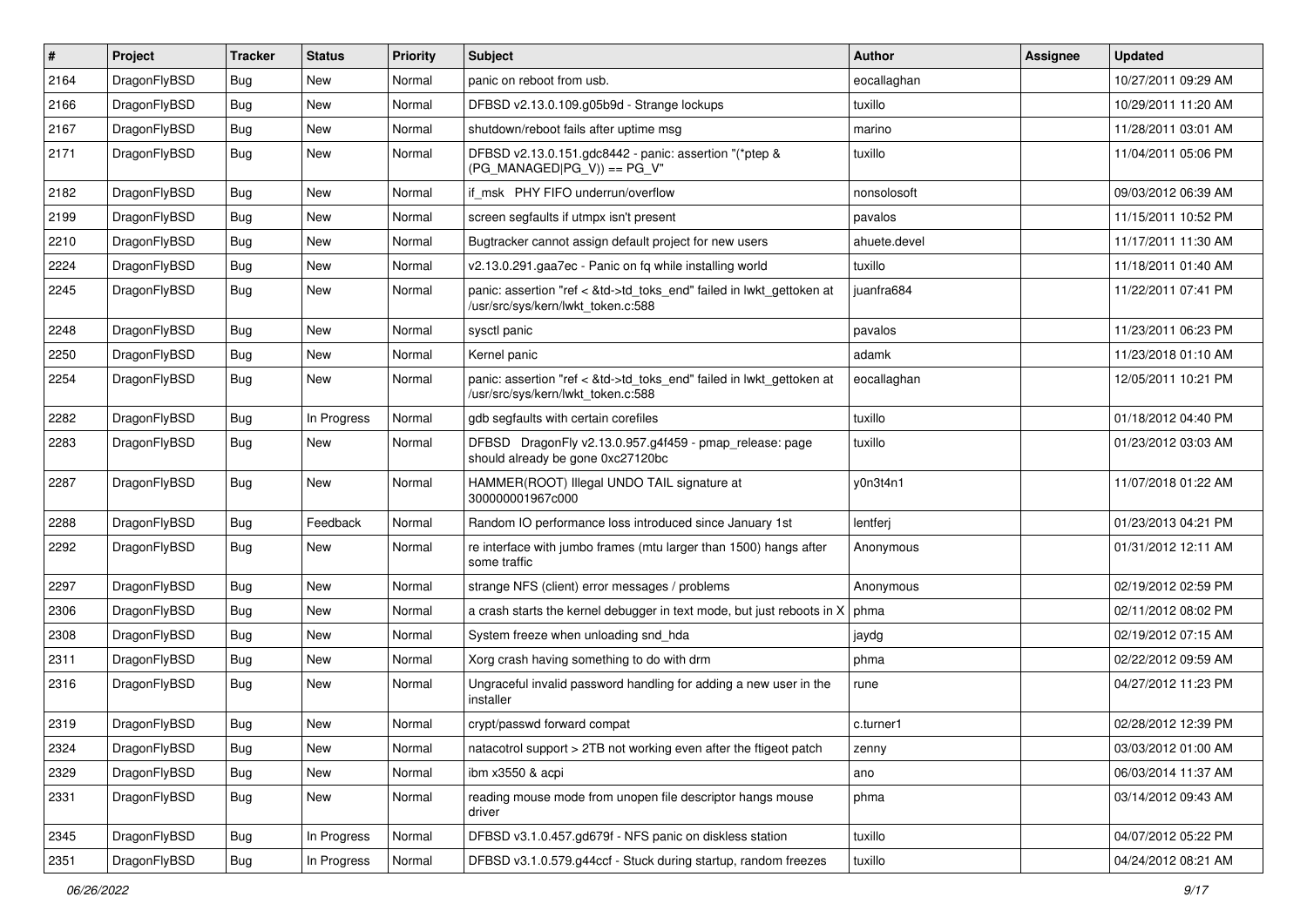| $\vert$ # | Project      | <b>Tracker</b> | <b>Status</b> | <b>Priority</b> | Subject                                                                                                                      | <b>Author</b>     | Assignee | <b>Updated</b>      |
|-----------|--------------|----------------|---------------|-----------------|------------------------------------------------------------------------------------------------------------------------------|-------------------|----------|---------------------|
| 2360      | DragonFlyBSD | <b>Bug</b>     | In Progress   | Normal          | Wishlist: virtio driver import                                                                                               | vsrinivas         |          | 06/04/2022 04:16 AM |
| 2369      | DragonFlyBSD | <b>Bug</b>     | <b>New</b>    | Normal          | panic: Bad link elm 0xffffffe07edf6068 next->prev != elm                                                                     | jaydg             |          | 08/15/2012 03:04 AM |
| 2371      | DragonFlyBSD | <b>Bug</b>     | <b>New</b>    | Normal          | Timezone problem with America/Sao_Paulo                                                                                      | raitech           |          | 05/17/2012 01:42 PM |
| 2387      | DragonFlyBSD | <b>Bug</b>     | New           | Normal          | hammer ignores -t during dedup                                                                                               | phma              |          | 06/17/2012 12:30 PM |
| 2389      | DragonFlyBSD | <b>Bug</b>     | <b>New</b>    | Normal          | computer crashed while listing processes                                                                                     | phma              |          | 06/18/2012 02:49 PM |
| 2412      | DragonFlyBSD | <b>Bug</b>     | New           | Normal          | wlan0 fails to get address via dhclient                                                                                      | nonsolosoft       |          | 08/30/2012 05:55 AM |
| 2414      | DragonFlyBSD | <b>Bug</b>     | In Progress   | Normal          | Lenovo S10 acpi freeze (not new)                                                                                             | davshao           |          | 05/11/2021 04:13 AM |
| 2430      | DragonFlyBSD | <b>Bug</b>     | New           | Normal          | Alternate Password Hash method                                                                                               | robin.carey1      |          | 10/07/2012 06:28 AM |
| 2434      | DragonFlyBSD | <b>Bug</b>     | <b>New</b>    | Normal          | BTX Halted - Boot fails on USB/GUI                                                                                           | lucmv             |          | 10/17/2012 08:12 PM |
| 2436      | DragonFlyBSD | <b>Bug</b>     | <b>New</b>    | Normal          | panic: assertion "lp->lwp_qcpu == dd->cpuid" failed in<br>dfly_acquire_curproc                                               | thomas.nikolajsen |          | 01/23/2013 11:07 AM |
| 2444      | DragonFlyBSD | Bug            | <b>New</b>    | Normal          | Crash during Hammer overnight cleanup                                                                                        | justin            |          | 11/04/2012 07:58 AM |
| 2453      | DragonFlyBSD | <b>Bug</b>     | <b>New</b>    | Normal          | panic: assertion "gd->gd spinlocks == $0$ " failed                                                                           | Johannes.Hofmann  |          | 11/12/2012 12:54 PM |
| 2459      | DragonFlyBSD | <b>Bug</b>     | Feedback      | Normal          | apic problems with HP Probook 4510s                                                                                          | thowe             |          | 11/27/2021 08:22 AM |
| 2473      | DragonFlyBSD | Bug            | New           | Normal          | Kernel crash when trying to up the wpi0 device (Dfly<br>v3.3.0.758.g47388-DEVELOPMENT)                                       | tomaz             |          | 02/24/2014 08:50 AM |
| 2489      | DragonFlyBSD | <b>Bug</b>     | <b>New</b>    | Normal          | nmalloc doesn't cache VA for allocations > 8KB                                                                               | vsrinivas         |          | 06/10/2014 05:51 AM |
| 2490      | DragonFlyBSD | Bug            | <b>New</b>    | Normal          | nmalloc should color addresses to avoid cache bank conflictsw                                                                | vsrinivas         |          | 06/10/2014 05:51 AM |
| 2493      | DragonFlyBSD | <b>Bug</b>     | <b>New</b>    | Normal          | vidcontrol: invalid video mode name                                                                                          | Svarov            |          | 01/24/2013 09:55 AM |
| 2498      | DragonFlyBSD | Bug            | New           | Normal          | DFBSD v3.2.2-RELEASE - LIST_FIRST(&bp->b_dep) == NULL"<br>failed in vfs_vmio_release                                         | tuxillo           |          | 05/31/2022 04:09 PM |
| 2509      | DragonFlyBSD | Bug            | <b>New</b>    | Normal          | Redefinition of DIRBLKSIZ in restore(8)                                                                                      | swildner          |          | 06/04/2022 04:40 AM |
| 2520      | DragonFlyBSD | Bug            | New           | Normal          | panic: assertion "IS_SERIALIZED((ifp->if_serializer))" failed in<br>if_default_serialize_assert at /usr/src/sys/net/if.c:437 | ano               |          | 03/09/2013 12:14 AM |
| 2526      | DragonFlyBSD | Bug            | <b>New</b>    | Normal          | hammer cleanup doesn't run on first day of DST                                                                               | pavalos           |          | 10/18/2016 05:28 PM |
| 2531      | DragonFlyBSD | Bug            | <b>New</b>    | Normal          | camcontrol fails to disable APM                                                                                              | m.lombardi85      |          | 03/23/2013 12:28 PM |
| 2535      | DragonFlyBSD | <b>Bug</b>     | <b>New</b>    | Normal          | Imap processes apparentlt blocked on disk I/O                                                                                | ftigeot           |          | 04/02/2013 09:31 AM |
| 2544      | DragonFlyBSD | <b>Bug</b>     | New           | Normal          | live DVD system boot (menu option 1) caused db> prompt on<br>PE1950                                                          | estrabd           |          | 05/11/2021 03:54 AM |
| 2556      | DragonFlyBSD | <b>Bug</b>     | Feedback      | Normal          | DragonFly v3.5.0.81.gd3479 - Process signal weirdness                                                                        | tuxillo           |          | 12/17/2013 03:48 PM |
| 2557      | DragonFlyBSD | Bug            | New           | Normal          | stock 3.4.1 kernel halts during booting if dm and dm_target_crypt<br>are loaded and RAID controller is present               | phma              |          | 05/12/2013 10:38 PM |
| 2565      | DragonFlyBSD | <b>Bug</b>     | New           | Normal          | "ifconfig ix0 up" panic                                                                                                      | ltpig402a         |          | 06/03/2013 05:46 AM |
| 2568      | DragonFlyBSD | Bug            | New           | Normal          | <b>AHCI</b> panic                                                                                                            | josepht           |          | 06/07/2013 05:52 PM |
| 2569      | DragonFlyBSD | <b>Bug</b>     | New           | Normal          | ctime NFS                                                                                                                    | ferney            |          | 08/11/2013 04:35 AM |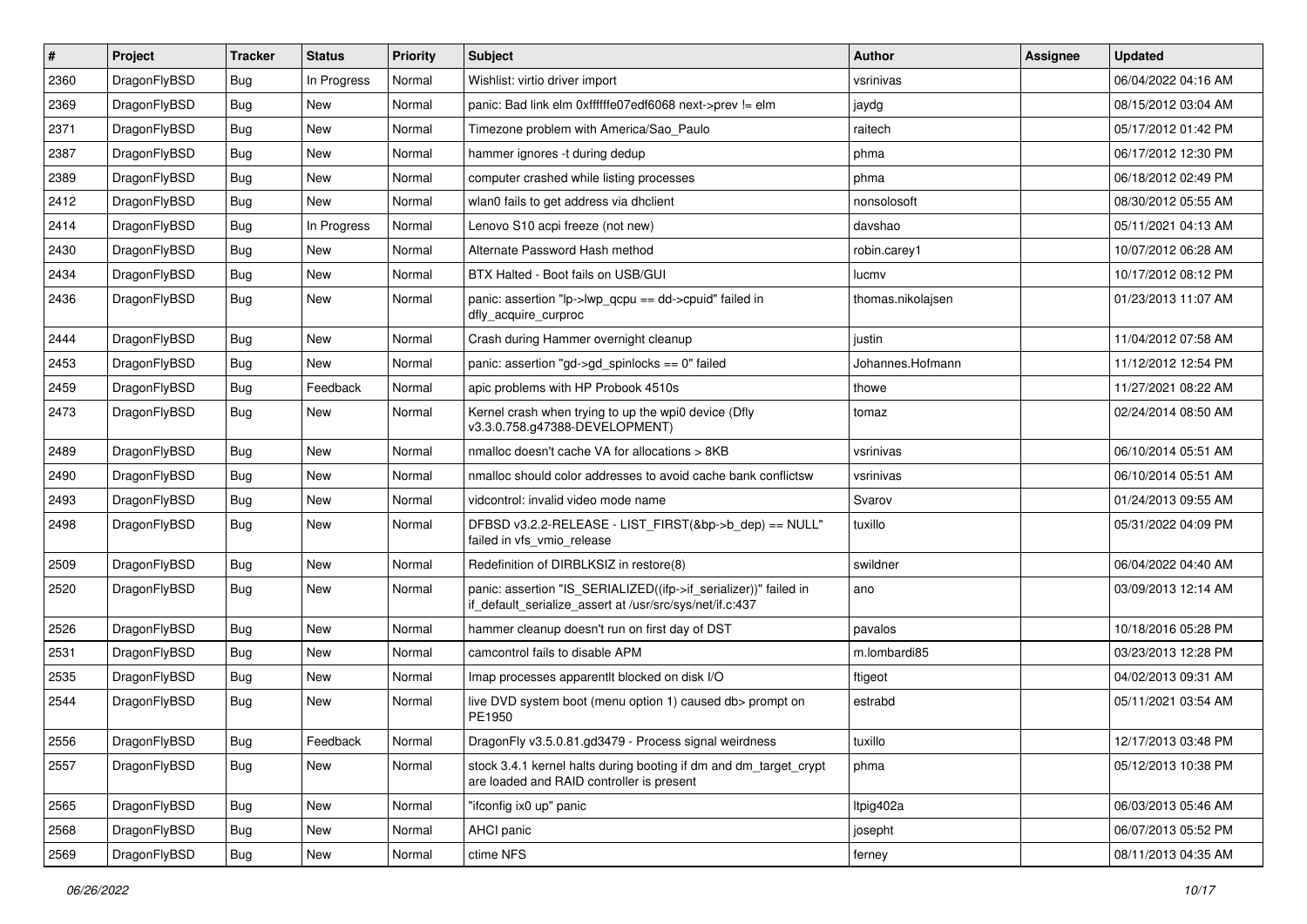| $\vert$ # | Project      | <b>Tracker</b> | <b>Status</b> | <b>Priority</b> | <b>Subject</b>                                                                                           | <b>Author</b>     | Assignee | <b>Updated</b>      |
|-----------|--------------|----------------|---------------|-----------------|----------------------------------------------------------------------------------------------------------|-------------------|----------|---------------------|
| 2586      | DragonFlyBSD | Bug            | New           | Normal          | pf: "modulate" state seems problematic                                                                   | srussell          |          | 09/25/2013 07:36 PM |
| 2587      | DragonFlyBSD | <b>Bug</b>     | <b>New</b>    | Normal          | SATA DVD writer not detected by DragonFly                                                                | srussell          |          | 09/04/2020 08:55 AM |
| 2595      | DragonFlyBSD | Bug            | New           | Normal          | Dragon Fly 3.4.3 crashes on SUN Blade X6250 with Qlogic ISP 2432<br>FC card                              | Turvamies         |          | 10/07/2013 11:53 AM |
| 2598      | DragonFlyBSD | <b>Bug</b>     | <b>New</b>    | Normal          | i386 via USB Booting                                                                                     | mbzadegan         |          | 10/21/2013 02:28 AM |
| 2604      | DragonFlyBSD | <b>Bug</b>     | <b>New</b>    | Normal          | dell laptop does not boot with LATEST                                                                    | isenmann          |          | 11/20/2013 02:07 AM |
| 2609      | DragonFlyBSD | Bug            | <b>New</b>    | Normal          | master: panic: assertion<br>"LWKT_TOKEN_HELD_ANY(vm_object_token(object))" failed in<br>swp_pager_lookup | thomas.nikolajsen |          | 11/28/2013 11:36 AM |
| 2611      | DragonFlyBSD | Bug            | <b>New</b>    | Normal          | Change in IP address results in network not working                                                      | phma              |          | 12/05/2013 07:55 PM |
| 2617      | DragonFlyBSD | Bug            | Feedback      | Normal          | Possible issue with wireless mouse on 3.6 release                                                        | FilippoMo         |          | 01/14/2015 03:42 PM |
| 2618      | DragonFlyBSD | <b>Bug</b>     | <b>New</b>    | Normal          | mouse problem on RELEASE-3 6 0                                                                           | FilippoMo         |          | 12/20/2013 03:26 AM |
| 2619      | DragonFlyBSD | Bug            | <b>New</b>    | Normal          | Dragon Fly 3.6 can't be installed on a 6TB volume                                                        | ftigeot           |          | 02/23/2014 11:55 PM |
| 2620      | DragonFlyBSD | <b>Bug</b>     | New           | Normal          | moused problem                                                                                           | FilippoMo         |          | 12/20/2013 10:32 AM |
| 2621      | DragonFlyBSD | <b>Bug</b>     | <b>New</b>    | Normal          | core dump using cdrom                                                                                    | nonsolosoft       |          | 12/27/2013 12:43 AM |
| 2622      | DragonFlyBSD | Bug            | <b>New</b>    | Normal          | VAIO FIT15E fn keys support                                                                              | nonsolosoft       |          | 12/31/2013 01:31 AM |
| 2626      | DragonFlyBSD | Bug            | <b>New</b>    | Normal          | iwn driver drops with error: "firmware error 'iwn_intr: fatal firmware<br>error"                         | rodyaj            |          | 01/09/2014 05:50 AM |
| 2629      | DragonFlyBSD | <b>Bug</b>     | <b>New</b>    | Normal          | Replace gcc44 with llvm34, clang34, and libc++                                                           | tuxillo           |          | 06/02/2014 02:30 PM |
| 2630      | DragonFlyBSD | Bug            | <b>New</b>    | Normal          | Bring in latest iconv fixes from FreeBSD10 as well as csmapper<br>updates                                | tuxillo           |          | 05/11/2021 03:54 AM |
| 2641      | DragonFlyBSD | <b>Bug</b>     | <b>New</b>    | Normal          | Panic when loading natapci as module                                                                     | tuxillo           |          | 05/11/2021 03:54 AM |
| 2644      | DragonFlyBSD | <b>Bug</b>     | Feedback      | Normal          | 3.6.0-REL trap 9 on boot                                                                                 | memmerto          |          | 11/27/2021 08:08 AM |
| 2645      | DragonFlyBSD | Bug            | New           | Normal          | panic with dsched fq and ioprio                                                                          | jyoung15          |          | 02/20/2014 07:29 AM |
| 2647      | DragonFlyBSD | <b>Bug</b>     | <b>New</b>    | Normal          | HAMMER panic on 3.6.0                                                                                    | tuxillo           |          | 05/11/2021 03:54 AM |
| 2652      | DragonFlyBSD | <b>Bug</b>     | New           | Normal          | 189a0ff3761b47  ix: Implement MSI-X support locks up Lenovo<br>S10 Intel Atom n270                       | davshao           |          | 05/14/2014 01:55 AM |
| 2674      | DragonFlyBSD | Bug            | New           | Normal          | <b>GPT Support</b>                                                                                       | ftigeot           |          | 12/28/2015 02:54 PM |
| 2687      | DragonFlyBSD | <b>Bug</b>     | New           | Normal          | natacontrol software RAID in installer                                                                   | csmelosky         |          | 06/22/2014 12:03 PM |
| 2688      | DragonFlyBSD | Bug            | New           | Normal          | 67613368bdda7 Fix wrong checks for U4B presence Asrock Z77M<br>difficulty detecting USB keyboard         | davshao           |          | 06/28/2014 07:08 PM |
| 2708      | DragonFlyBSD | <b>Bug</b>     | <b>New</b>    | Normal          | unable to send TCP nor UDP on age(4) interface                                                           | dermiste          |          | 05/11/2021 03:54 AM |
| 2712      | DragonFlyBSD | Bug            | New           | Normal          | connect(2) returns EINVAL when retrying after ECONNREFUSED                                               | jorisgio          |          | 08/14/2014 05:31 PM |
| 2731      | DragonFlyBSD | <b>Bug</b>     | In Progress   | Normal          | Screen full of random colors when starting Xorg with Intel Haswell<br>HD Graphics P4600                  | jkatzmaier        |          | 11/12/2014 04:08 PM |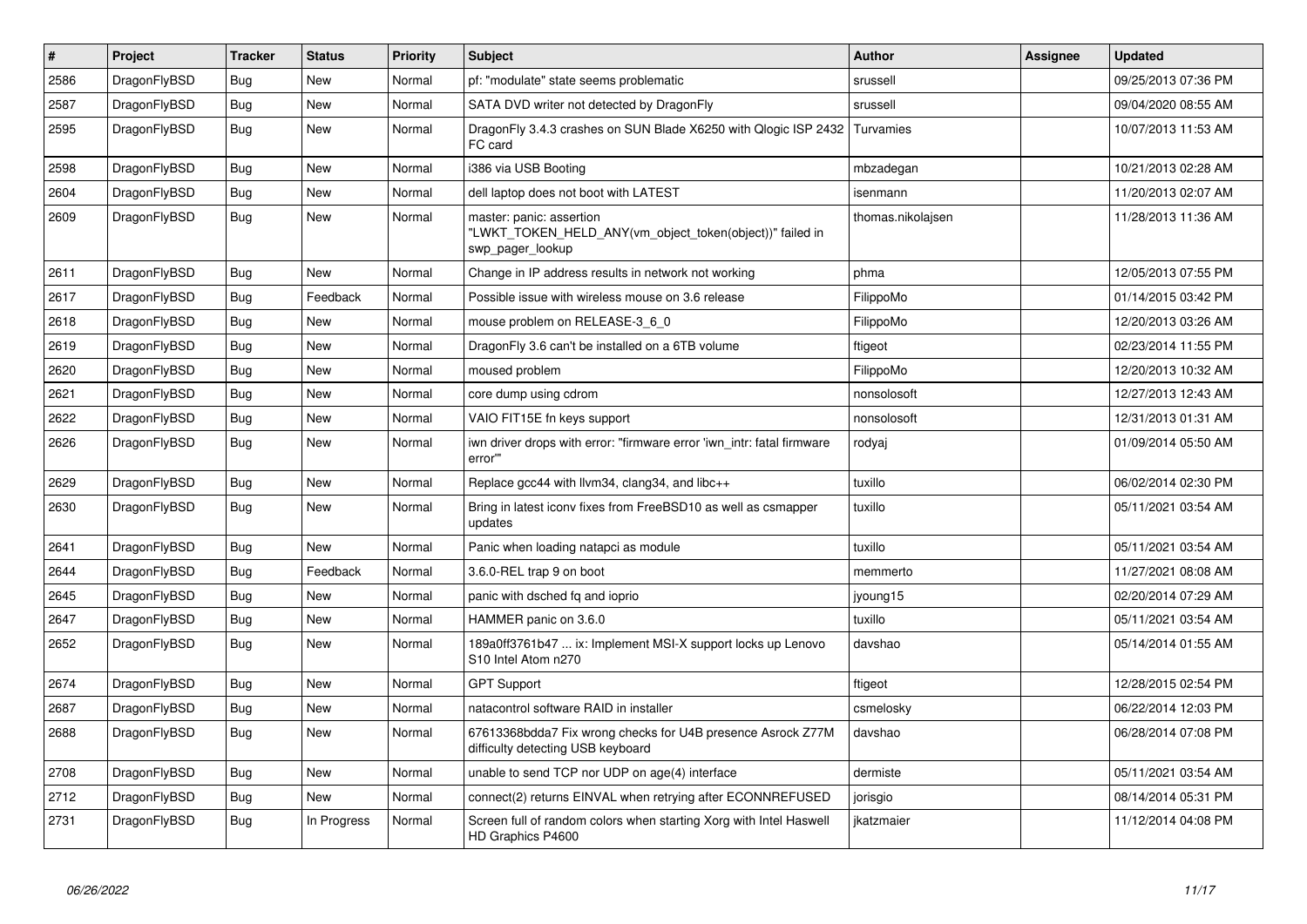| $\#$ | Project      | <b>Tracker</b> | <b>Status</b> | <b>Priority</b> | Subject                                                                                                              | <b>Author</b>    | Assignee | <b>Updated</b>      |
|------|--------------|----------------|---------------|-----------------|----------------------------------------------------------------------------------------------------------------------|------------------|----------|---------------------|
| 2738 | DragonFlyBSD | Bug            | New           | Normal          | Hammer: Strange behavior when trying to recover old version of<br>moved file                                         | roland           |          | 11/20/2014 08:02 AM |
| 2788 | DragonFlyBSD | Bug            | <b>New</b>    | Normal          | ioctl GSLICEINFO: Not working for vnode slice                                                                        | mneumann         |          | 02/12/2015 07:49 AM |
| 2799 | DragonFlyBSD | <b>Bug</b>     | New           | Normal          | Fatal trap 12 caused by moused(8) -p/dev/cual0                                                                       | opvalues         |          | 03/04/2015 11:01 PM |
| 2802 | DragonFlyBSD | Bug            | <b>New</b>    | Normal          | USB Wifi urtwn0 crash from cd boot                                                                                   | opvalues         |          | 03/10/2015 01:07 AM |
| 2803 | DragonFlyBSD | <b>Bug</b>     | <b>New</b>    | Normal          | HAMMER: Warning: UNDO area too small!                                                                                | ftigeot          |          | 03/11/2015 03:42 PM |
| 2806 | DragonFlyBSD | Bug            | <b>New</b>    | Normal          | failed to configure a link-local address on ath $0$ (errno = 22)                                                     | Chingyuan        |          | 05/25/2021 01:00 AM |
| 2808 | DragonFlyBSD | <b>Bug</b>     | <b>New</b>    | Normal          | X freeze by switching between X and VT - results in black screen                                                     | lukesky333       |          | 05/11/2021 03:55 AM |
| 2809 | DragonFlyBSD | <b>Bug</b>     | <b>New</b>    | Normal          | hammer mirror-stream                                                                                                 | masu             |          | 04/10/2015 12:33 AM |
| 2812 | DragonFlyBSD | Bug            | <b>New</b>    | Normal          | Panic on Intel DE3815TYKHE                                                                                           | tmorp            |          | 05/14/2015 03:14 PM |
| 2816 | DragonFlyBSD | <b>Bug</b>     | <b>New</b>    | Normal          | A multitasking process being debugged can get stuck                                                                  | phma             |          | 05/19/2015 03:57 AM |
| 2820 | DragonFlyBSD | <b>Bug</b>     | New           | Normal          | TP-Link USB Wi-Fi adapter cannot be reattached to the system                                                         | shamaz           |          | 05/22/2015 09:45 PM |
| 2835 | DragonFlyBSD | <b>Bug</b>     | <b>New</b>    | Normal          | /usr/include/c++/5.0/bits/c++locale.h likes<br>POSIX C_SOURCE>=200809                                                | davshao          |          | 11/18/2015 03:40 AM |
| 2840 | DragonFlyBSD | <b>Bug</b>     | <b>New</b>    | Normal          | wrong voltage is reported                                                                                            | yellowrabbit2010 |          | 09/11/2015 06:09 PM |
| 2852 | DragonFlyBSD | <b>Bug</b>     | New           | Normal          | Hammer File System - hangs on undo during system boot / mount -<br>will not recover on DragonFlyBSD newer than 3.6.0 | abale            |          | 05/11/2021 04:07 AM |
| 2857 | DragonFlyBSD | <b>Bug</b>     | <b>New</b>    | Normal          | hammer stalls via bitcoin-qt                                                                                         | tkusumi          |          | 11/30/2015 06:52 AM |
| 2863 | DragonFlyBSD | <b>Bug</b>     | <b>New</b>    | Normal          | HAMMER synch tid is zero                                                                                             | shamaz           |          | 12/12/2015 11:24 PM |
| 2874 | DragonFlyBSD | <b>Bug</b>     | New           | Normal          | make world DESTDIR=/emptydir fails                                                                                   | pascii           |          | 12/25/2015 07:04 AM |
| 2881 | DragonFlyBSD | <b>Bug</b>     | <b>New</b>    | Normal          | Pulseaudio hangs/resets system when starting X11                                                                     | mneumann         |          | 01/09/2016 03:08 AM |
| 2886 | DragonFlyBSD | <b>Bug</b>     | New           | Normal          | dragonfly mail agent: sending a testmail causes high system load                                                     | worf             |          | 02/05/2016 05:53 AM |
| 2890 | DragonFlyBSD | <b>Bug</b>     | <b>New</b>    | Normal          | not able to boot usb installer on Toshiba Chromebook 2                                                               | johnnywhishbone  |          | 02/22/2016 03:42 AM |
| 2891 | DragonFlyBSD | <b>Bug</b>     | New           | Normal          | Kernel panic in IEEE802.11 related code                                                                              | shamaz           |          | 05/29/2016 05:49 PM |
| 2892 | DragonFlyBSD | <b>Bug</b>     | <b>New</b>    | Normal          | swap_pager:indefinite wait bufferf error                                                                             | lhmwzy           |          | 02/21/2016 10:32 PM |
| 2898 | DragonFlyBSD | <b>Bug</b>     | <b>New</b>    | Normal          | <b>HAMMER</b> panic                                                                                                  | pavalos          |          | 11/03/2018 07:05 AM |
| 2917 | DragonFlyBSD | <b>Bug</b>     | New           | Normal          | da8: reading primary partition table: error accessing offset<br>000000000000 for 512                                 | liweitianux      |          | 05/11/2021 08:43 PM |
| 2921 | DragonFlyBSD | Submit         | <b>New</b>    | Normal          | Allow moused to accept userland mouse events                                                                         | tautolog         |          | 05/11/2021 04:08 AM |
| 2924 | DragonFlyBSD | <b>Bug</b>     | New           | Normal          | cat -v fails to tag characters in extended table with M- prefix with<br>some locales                                 | sevan            |          | 07/11/2016 07:18 AM |
| 2933 | DragonFlyBSD | Submit         | New           | Normal          | Remove unix domain socket support from cat(1)                                                                        | sevan            |          | 08/01/2016 08:10 PM |
| 2936 | DragonFlyBSD | <b>Bug</b>     | New           | Normal          | loader.efi crashes while loading kernel                                                                              | spaceille        |          | 08/20/2016 06:17 AM |
| 2957 | DragonFlyBSD | Bug            | Feedback      | Normal          | swapoff -a followed by swapon -a doesn't give your swap back                                                         | neilb            |          | 10/09/2016 04:17 AM |
| 2958 | DragonFlyBSD | <b>Bug</b>     | Feedback      | Normal          | Hammer FS dies during pruning after massive write load                                                               | neilb            |          | 10/11/2016 04:20 AM |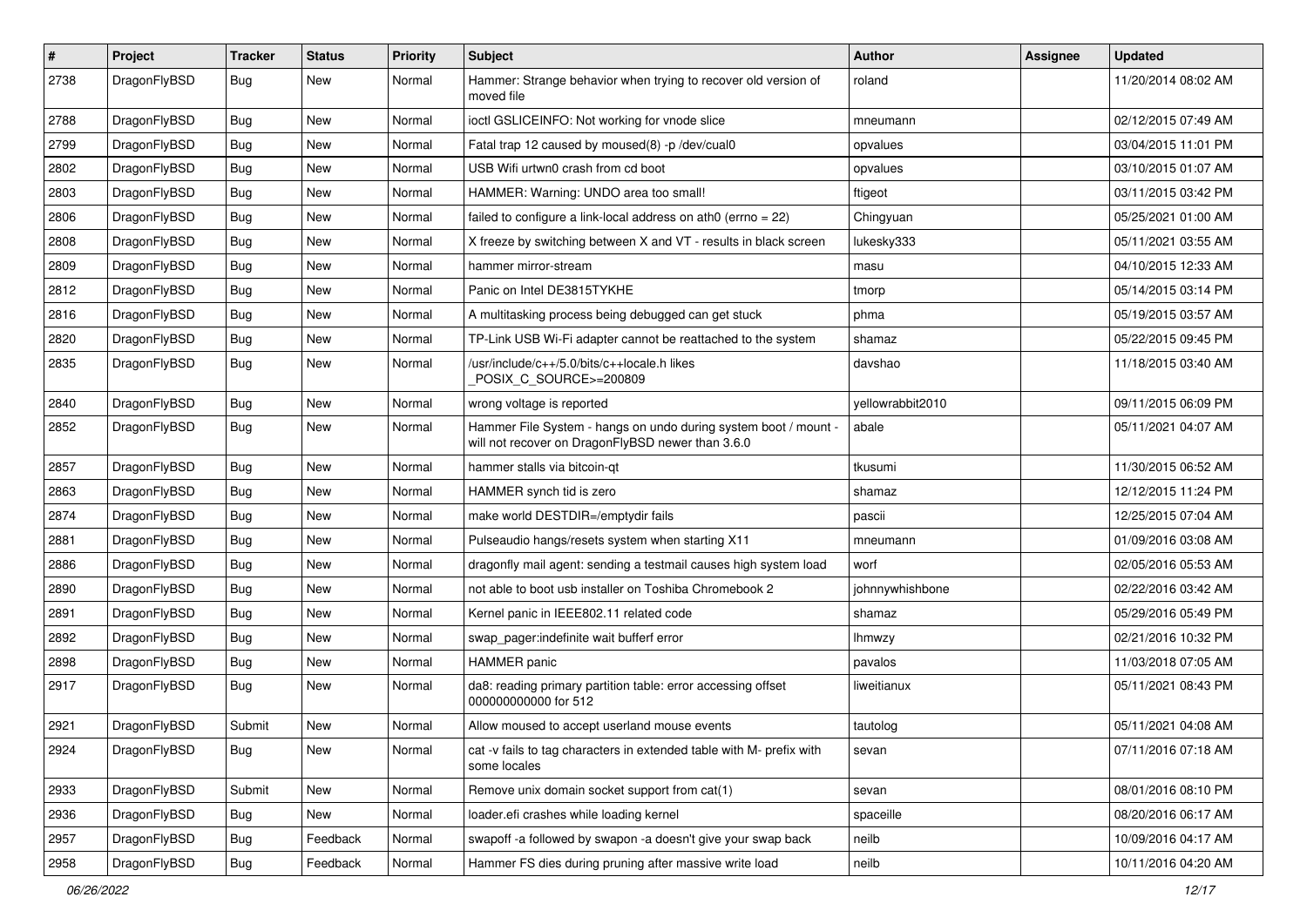| #    | Project      | <b>Tracker</b> | <b>Status</b> | <b>Priority</b> | <b>Subject</b>                                                                                            | <b>Author</b>          | Assignee | <b>Updated</b>      |
|------|--------------|----------------|---------------|-----------------|-----------------------------------------------------------------------------------------------------------|------------------------|----------|---------------------|
| 2970 | DragonFlyBSD | Bug            | <b>New</b>    | Normal          | kernel 4.7: "Is -I" causes panic on UDF filesystem: "bgetvp -<br>overlapping buffer"                      | peeter                 |          | 12/21/2016 02:46 AM |
| 2972 | DragonFlyBSD | <b>Bug</b>     | <b>New</b>    | Normal          | ipfw3 "deny to me" does not work correctly                                                                | mneumann               |          | 12/27/2016 12:11 PM |
| 2994 | DragonFlyBSD | <b>Bug</b>     | New           | Normal          | Intermittent boot hangs after git: hammer - HAMMER Version 7                                              | davshao                |          | 03/30/2017 02:06 PM |
| 3006 | DragonFlyBSD | Bug            | <b>New</b>    | Normal          | boot0cfg: panic in kern_udev.c in function _udev_dict_set_cstr when<br>installing in VirtualBox           | MichiGreat             |          | 04/01/2017 02:22 PM |
| 3011 | DragonFlyBSD | Bug            | In Progress   | Normal          | dragonfly/sys/dev/netif/re/re.c: suspicious code ?                                                        | dcb                    |          | 07/29/2017 01:26 AM |
| 3018 | DragonFlyBSD | Bug            | New           | Normal          | sys/bus/u4b/wlan/if_run.c:5464]: (style) Redundant condition                                              | dcb                    |          | 04/11/2017 11:26 AM |
| 3021 | DragonFlyBSD | <b>Bug</b>     | In Progress   | Normal          | sys/dev/drm/i915/i915_gem_stolen.c:115]: (error) Signed integer<br>overflow for expression '65535<<20'    | dcb                    |          | 04/11/2017 12:46 PM |
| 3022 | DragonFlyBSD | <b>Bug</b>     | <b>New</b>    | Normal          | sys/dev/netif/ath/ath/if ath.c:2142: strange bitmask?                                                     | dcb                    |          | 04/11/2017 11:49 AM |
| 3025 | DragonFlyBSD | <b>Bug</b>     | New           | Normal          | sys/dev/powermng/powernow/powernow.c:284: bad comparison?                                                 | dcb                    |          | 09/23/2017 07:45 AM |
| 3029 | DragonFlyBSD | <b>Bug</b>     | <b>New</b>    | Normal          | Running DflyBSD 4.8 on FreeBSD bhyve as a guest                                                           | iron                   |          | 05/13/2022 04:33 AM |
| 3035 | DragonFlyBSD | Bug            | <b>New</b>    | Normal          | panic: assertion "cpu $>= 0$ && cpu < ncpus" failed in netisr cpuport<br>at /usr/src/sys/net/netisr2.h:87 | masu                   |          | 05/11/2017 01:24 AM |
| 3036 | DragonFlyBSD | Bug            | <b>New</b>    | Normal          | panic in icmp_redirect_start() ASSERT_IN_NETISR(0)                                                        | tautolog               |          | 05/11/2017 07:27 PM |
| 3041 | DragonFlyBSD | Submit         | New           | Normal          | firmware: Remove embedding of multiple images in one module.                                              | Anonymous              |          | 12/25/2020 02:15 AM |
| 3047 | DragonFlyBSD | Bug            | <b>New</b>    | Normal          | HAMMER critical write error                                                                               | samuel                 |          | 06/19/2019 09:50 AM |
| 3049 | DragonFlyBSD | <b>Bug</b>     | <b>New</b>    | Normal          | panic DragonFly v4.8.1-RELEASE by mounting a malformed<br>msdosfs image [12.128]                          | open.source@ribose.com |          | 08/14/2017 02:53 AM |
| 3051 | DragonFlyBSD | Bug            | <b>New</b>    | Normal          | panic DragonFly v4.8.1-RELEASE by mounting a malformed NTFS<br>image [12.000]                             | open.source@ribose.com |          | 08/14/2017 03:20 AM |
| 3052 | DragonFlyBSD | Bug            | <b>New</b>    | Normal          | panic DragonFly v4.8.1-RELEASE by mounting a malformed NTFS<br>image [64.000]                             | open.source@ribose.com |          | 08/14/2017 03:22 AM |
| 3076 | DragonFlyBSD | Bug            | <b>New</b>    | Normal          | sys/dev/netif/ig_hal/e1000_ich8lan.c:1594: sanity checking mixup?                                         | dcb                    |          | 10/11/2017 01:58 AM |
| 3110 | DragonFlyBSD | <b>Bug</b>     | <b>New</b>    | Normal          | crash with ipfw3 under load                                                                               | bnegre82               |          | 12/09/2017 06:22 AM |
| 3116 | DragonFlyBSD | <b>Bug</b>     | <b>New</b>    | Normal          | da0 detects on very big volume if to _remove_ usb install stick and<br>reboot on Intel NUC5PPYH           | dpostolov              |          | 01/07/2018 09:40 PM |
| 3117 | DragonFlyBSD | Bug            | <b>New</b>    | Normal          | Problem with colours if "intel" video-driver used                                                         | dpostolov              |          | 01/07/2018 11:35 PM |
| 3120 | DragonFlyBSD | Bug            | New           | Normal          | Intel AC 8260 firmware does not load                                                                      | Vintodrimmer           |          | 08/28/2018 03:30 AM |
| 3134 | DragonFlyBSD | <b>Bug</b>     | New           | Normal          | RFC 3021 (/31 networks) appear to be unsupported                                                          | jailbird               |          | 05/16/2018 11:03 PM |
| 3135 | DragonFlyBSD | Submit         | New           | Normal          | Add EVFILT RECV and EVFILT SEND                                                                           | tautolog               |          | 05/25/2018 09:59 PM |
| 3139 | DragonFlyBSD | <b>Bug</b>     | New           | Normal          | USB Mouse Does Not Work in DragonflyBSD guest on VirtualBox                                               | chiguy1256             |          | 06/24/2018 10:14 PM |
| 3141 | DragonFlyBSD | Bug            | New           | Normal          | dhclient blocks boot process                                                                              | rowo                   |          | 12/16/2018 11:01 AM |
| 3142 | DragonFlyBSD | Submit         | New           | Normal          | lib/libdmsg: Unbreak using new API EVP_CIPHER_CTX_new()                                                   | tkusumi                |          | 07/08/2018 04:18 AM |
| 3143 | DragonFlyBSD | Bug            | New           | Normal          | assertion "0" failed in hammer2_inode_xop_chain_sync                                                      | cbin                   |          | 07/18/2018 12:50 PM |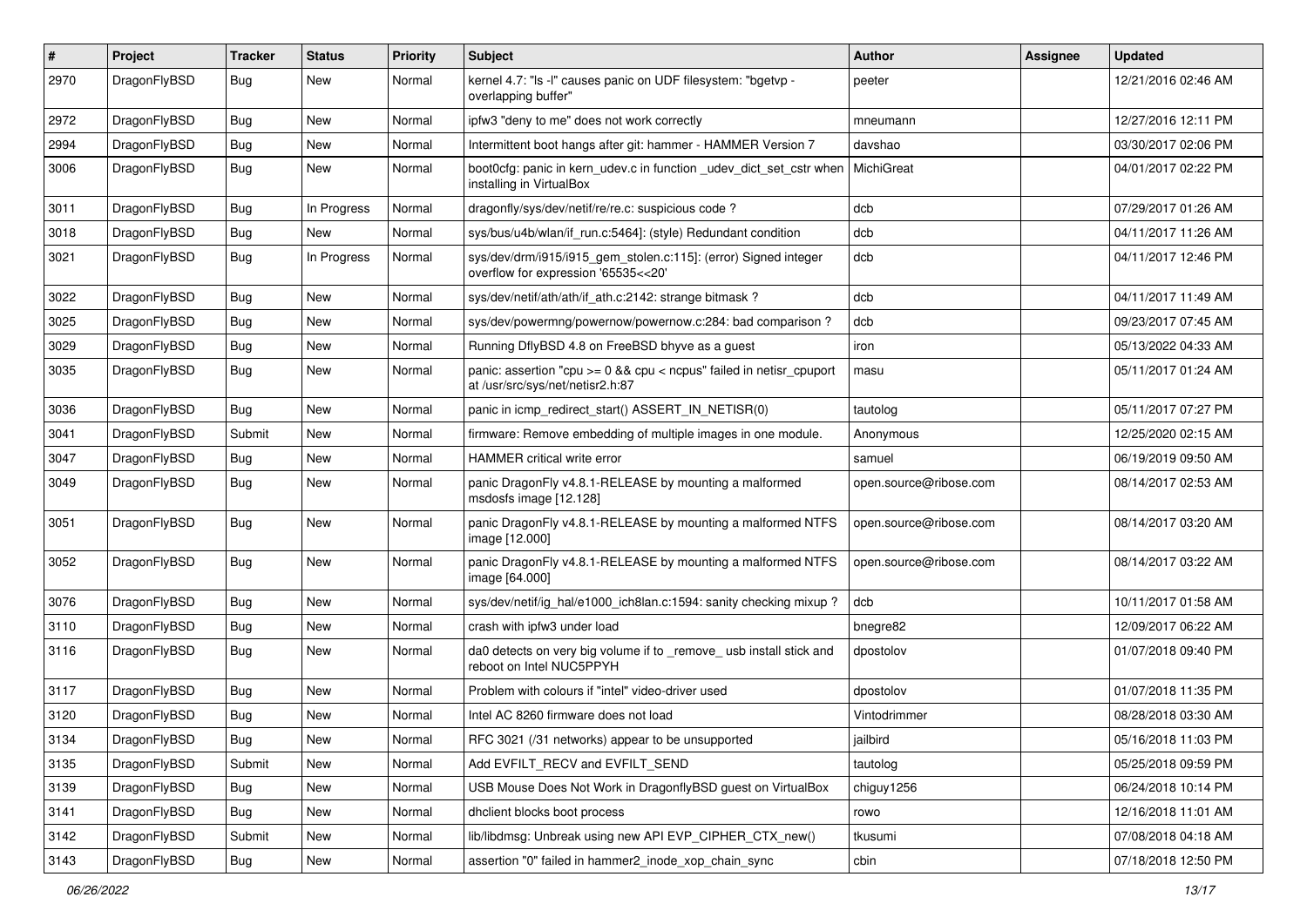| $\pmb{\#}$ | Project      | <b>Tracker</b> | <b>Status</b> | <b>Priority</b> | Subject                                                                                                            | Author            | Assignee | <b>Updated</b>      |
|------------|--------------|----------------|---------------|-----------------|--------------------------------------------------------------------------------------------------------------------|-------------------|----------|---------------------|
| 3147       | DragonFlyBSD | Submit         | New           | Normal          | Enable headless installation                                                                                       | ddegroot          |          | 10/09/2018 01:25 PM |
| 3152       | DragonFlyBSD | Bug            | Feedback      | Normal          | Console's size in ttyv0 and single user mode is sticking to 80x25,<br>while ttyv1 can make use of the whole screen | overtime          |          | 02/24/2019 01:08 AM |
| 3157       | DragonFlyBSD | Bug            | <b>New</b>    | Normal          | TP-Link UE300 not working in 5.2-RELEASE                                                                           | tuxillo           |          | 11/15/2018 02:08 PM |
| 3165       | DragonFlyBSD | Bug            | <b>New</b>    | Normal          | Looping at boot time                                                                                               | gop               |          | 12/28/2018 01:04 PM |
| 3170       | DragonFlyBSD | Bug            | New           | Normal          | repeatable nfsd crash                                                                                              | tse               |          | 06/11/2020 05:52 AM |
| 3184       | DragonFlyBSD | Bug            | <b>New</b>    | Normal          | tsleep(9) return value when PCATCH specified                                                                       | tkusumi           |          | 04/03/2019 06:49 AM |
| 3189       | DragonFlyBSD | Bug            | New           | Normal          | Allow DragonFly Mail Agent to accept an alternate config via<br>command line switch                                | iang              |          | 08/16/2021 12:42 AM |
| 3196       | DragonFlyBSD | Bug            | <b>New</b>    | Normal          | test issue after redmine upgrade (2)                                                                               | tuxillo           |          | 07/05/2019 04:33 AM |
| 3197       | DragonFlyBSD | Bug            | New           | Normal          | DragonFly upgrades                                                                                                 | tse               |          | 04/18/2020 04:18 PM |
| 3199       | DragonFlyBSD | Bug            | New           | Normal          | PFS label not found panic                                                                                          | tse               |          | 08/21/2019 03:51 AM |
| 3201       | DragonFlyBSD | Submit         | <b>New</b>    | Normal          | Fixes make search display                                                                                          | htse              |          | 08/20/2021 04:02 PM |
| 3206       | DragonFlyBSD | Submit         | New           | Normal          | update psm/kbd to FreeBSD 12.0 code                                                                                | htse              |          | 10/05/2019 03:49 PM |
| 3208       | DragonFlyBSD | Bug            | <b>New</b>    | Normal          | Crash related to nfsd                                                                                              | tse               |          | 06/11/2020 05:52 AM |
| 3209       | DragonFlyBSD | Bug            | <b>New</b>    | Normal          | svc has some minor bugs                                                                                            | arcade@b1t.name   |          | 10/24/2019 09:08 AM |
| 3215       | DragonFlyBSD | Bug            | <b>New</b>    | Normal          | Hang in todrain(3) after write(3)                                                                                  | noloader          |          | 11/25/2019 03:08 PM |
| 3217       | DragonFlyBSD | Bug            | <b>New</b>    | Normal          | rescue tools: make install fails if rescue folder doesn't exist                                                    | t_dfbsd           |          | 11/27/2019 08:16 PM |
| 3218       | DragonFlyBSD | Bug            | New           | Normal          | Kernel panics are not sent to comconsole when booted over EFI                                                      | mqudsi            |          | 12/02/2019 08:52 PM |
| 3219       | DragonFlyBSD | Bug            | <b>New</b>    | Normal          | x11/xorg port can not be build                                                                                     | <b>UlasSAYGIN</b> |          | 03/31/2020 08:57 AM |
| 3222       | DragonFlyBSD | Bug            | New           | Normal          | gcc - undefined reference to '__atomic_load' (missing libatomic?)                                                  | mneumann          |          | 02/08/2020 02:45 AM |
| 3224       | DragonFlyBSD | Bug            | <b>New</b>    | Normal          | Kernel panic when trying to ping6                                                                                  | zhtw              |          | 03/08/2020 08:55 AM |
| 3225       | DragonFlyBSD | Bug            | New           | Normal          | nfsd freeze when using qemu                                                                                        | tse               |          | 03/17/2020 11:52 AM |
| 3226       | DragonFlyBSD | Bug            | <b>New</b>    | Normal          | Xorg freezes in vm: thread stuck in "objtrm1"                                                                      | peeter            |          | 04/08/2020 02:10 AM |
| 3227       | DragonFlyBSD | Submit         | New           | Normal          | Add HAMMER2 instructions in the installation medium README                                                         | daftaupe          |          | 03/26/2020 03:34 PM |
| 3231       | DragonFlyBSD | <b>Bug</b>     | <b>New</b>    | Normal          | wifi drops on 5.8                                                                                                  | tse               |          | 04/06/2020 05:08 AM |
| 3235       | DragonFlyBSD | Bug            | New           | Normal          | Kernel panic in devfs_vnops.c                                                                                      | mneumann          |          | 04/28/2020 07:00 AM |
| 3238       | DragonFlyBSD | Bug            | New           | Normal          | race conditions when printing from vkernel console                                                                 | piecuch           |          | 05/19/2020 02:50 PM |
| 3239       | DragonFlyBSD | <b>Bug</b>     | New           | Normal          | unable to SIGKILL glitched emacs                                                                                   | piecuch           |          | 05/26/2020 03:30 AM |
| 3243       | DragonFlyBSD | <b>Bug</b>     | New           | Normal          | SMART status not reported properly for SSD disks                                                                   | daftaupe          |          | 09/09/2020 11:03 PM |
| 3245       | DragonFlyBSD | <b>Bug</b>     | New           | Normal          | panic: free: guard1x fail, i915 load from loader.conf                                                              | polachok          |          | 08/21/2020 10:36 AM |
| 3246       | DragonFlyBSD | Bug            | New           | Normal          | HAMMER2 unable to handle ENOSPC properly                                                                           | tkusumi           |          | 09/04/2020 11:11 AM |
| 3247       | DragonFlyBSD | <b>Bug</b>     | New           | Normal          | Kernel panic doing nothing much                                                                                    | phma              |          | 09/12/2020 11:40 PM |
| 3249       | DragonFlyBSD | <b>Bug</b>     | New           | Normal          | HAMMER2 fsync(2) not working properly                                                                              | tkusumi           |          | 09/21/2020 07:07 AM |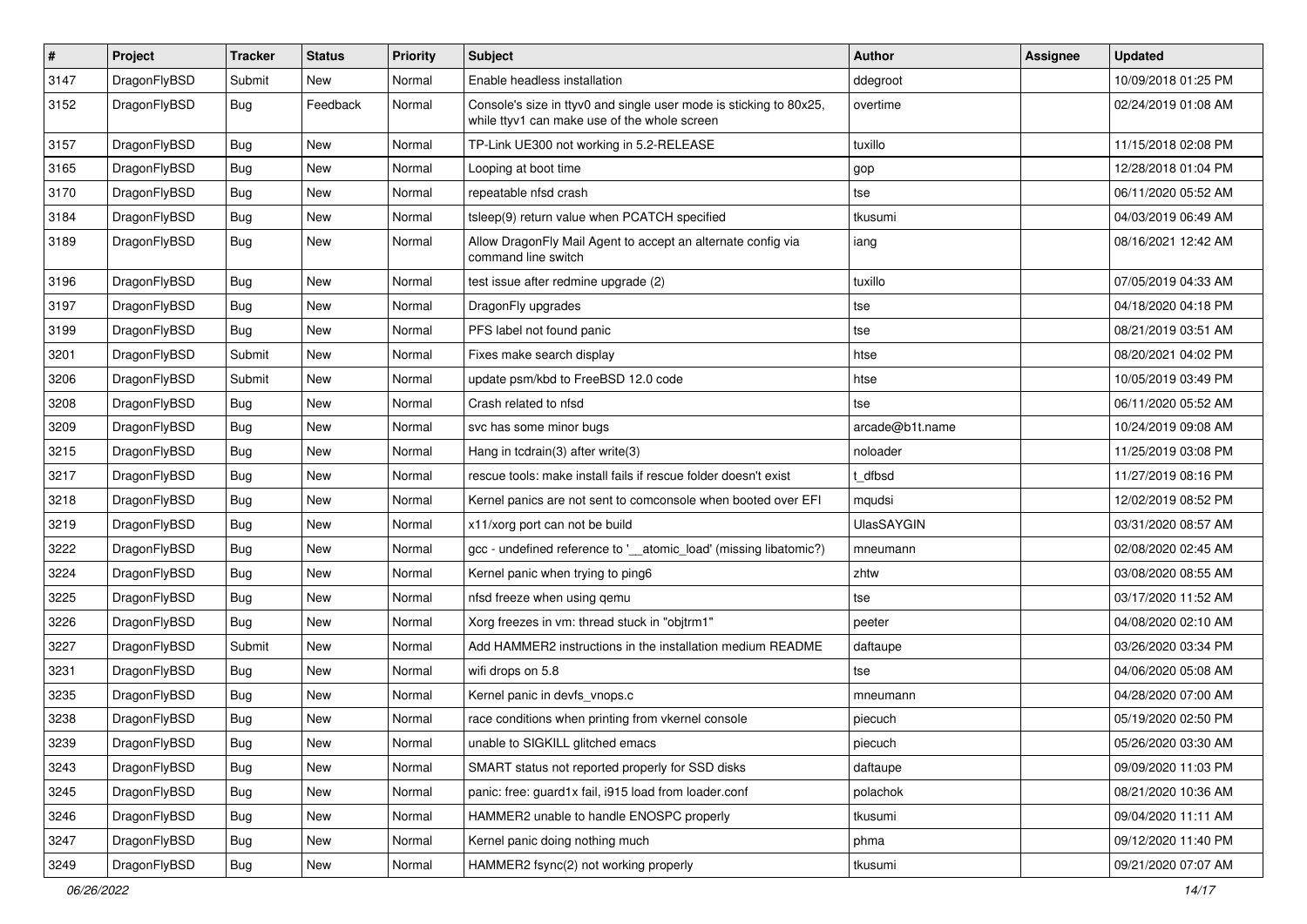| #    | Project      | <b>Tracker</b> | <b>Status</b> | <b>Priority</b> | <b>Subject</b>                                                                                            | <b>Author</b>   | Assignee | <b>Updated</b>      |
|------|--------------|----------------|---------------|-----------------|-----------------------------------------------------------------------------------------------------------|-----------------|----------|---------------------|
| 3252 | DragonFlyBSD | <b>Bug</b>     | <b>New</b>    | Normal          | tcsetattr/tcgetattr set errno incorrectly on non-TTY                                                      | tonyc           |          | 10/26/2020 09:34 PM |
| 3269 | DragonFlyBSD | Bug            | In Progress   | Normal          | Is double-buffer'd buf still required by HAMMER2 ?                                                        | tkusumi         |          | 05/12/2021 04:09 PM |
| 3276 | DragonFlyBSD | Submit         | New           | Normal          | Add option controlling whether gpt expand expands the last partition<br>(needs testing)                   | falsifian       |          | 07/10/2021 03:35 AM |
| 3278 | DragonFlyBSD | Bug            | <b>New</b>    | Normal          | Second screen image is distorted                                                                          | arcade@b1t.name |          | 07/10/2021 03:36 AM |
| 3280 | DragonFlyBSD | <b>Bug</b>     | <b>New</b>    | Normal          | KMS console and i915(4) not working in 6.0                                                                | cmusser         |          | 07/10/2021 03:35 AM |
| 3281 | DragonFlyBSD | <b>Bug</b>     | <b>New</b>    | Normal          | Crash after leaving unattended for a while                                                                | bhaible         |          | 07/10/2021 03:32 AM |
| 3282 | DragonFlyBSD | <b>Bug</b>     | New           | Normal          | unexpected errno value from fopen()                                                                       | bhaible         |          | 07/10/2021 03:34 AM |
| 3283 | DragonFlyBSD | Bug            | New           | Normal          | mknodat() cannot create FIFOs                                                                             | bhaible         |          | 07/10/2021 03:34 AM |
| 3284 | DragonFlyBSD | Bug            | <b>New</b>    | Normal          | Wrong towlower() result for U+038A                                                                        | bhaible         |          | 07/10/2021 03:34 AM |
| 3298 | DragonFlyBSD | <b>Bug</b>     | New           | Normal          | Running "w" and having logged in via XDM through VNC, "w" prints<br>an extra error message                | piecuch         |          | 10/25/2021 09:16 AM |
| 3299 | DragonFlyBSD | <b>Bug</b>     | In Progress   | Normal          | DragonFlyBSD reports utterly wrong uptime (most of the time, right<br>after booting in)                   | adrian          |          | 11/11/2021 01:43 PM |
| 3300 | DragonFlyBSD | <b>Bug</b>     | <b>New</b>    | Normal          | Running Xvnc from TigerVNC package through the INETD daemon<br>in TCP WAIT mode fails hard                | adrian          |          | 01/08/2022 04:25 AM |
| 3301 | DragonFlyBSD | Bug            | <b>New</b>    | Normal          | Gkrellm from the packages is not showing logged in users in main<br>window, logged in users always $== 0$ | adrian          |          | 01/08/2022 04:24 AM |
| 3302 | DragonFlyBSD | Bug            | <b>New</b>    | Normal          | Will not boot on System76 Lemur Pro (lemp10)                                                              | piecuch         |          | 11/03/2021 10:21 AM |
| 3310 | DragonFlyBSD | Bug            | In Progress   | Normal          | NVMM+QEMU fail to boot with UEFI: Mem Assist Failed<br>[gpa=0xfffffff0]                                   | liweitianux     |          | 01/11/2022 03:22 PM |
| 3312 | DragonFlyBSD | Submit         | New           | Normal          | hammer2: redundant chain modify after chain creation                                                      | tkusumi         |          | 05/15/2022 01:35 PM |
| 3313 | DragonFlyBSD | Bug            | <b>New</b>    | Normal          | Can't boot from my live USB at all. The kernel loading process<br>hangs.                                  | rempas          |          | 06/03/2022 12:16 AM |
| 3316 | DragonFlyBSD | Bug            | <b>New</b>    | Normal          | hammer2_dirent_create() allows creating >1 dirents with the same<br>name                                  | tkusumi         |          | 06/05/2022 12:35 PM |
| 3317 | DragonFlyBSD | Bug            | In Progress   | Normal          | Network vtnet0 not working on Hetzner cloud                                                               | mneumann        |          | 06/18/2022 03:55 AM |
| 293  | DragonFlyBSD | <b>Bug</b>     | Feedback      | Low             | Various updates to the handbook                                                                           | victor          | victor   | 03/10/2013 04:46 AM |
| 1428 | DragonFlyBSD | Bug            | Feedback      | Low             | POSIX.1e implementation is too old                                                                        | hasso           | tuxillo  | 05/11/2021 04:00 AM |
| 1819 | DragonFlyBSD | <b>Bug</b>     | In Progress   | Low             | truss - Major revamping task list                                                                         | tuxillo         | tuxillo  | 11/27/2021 08:45 AM |
| 2721 | DragonFlyBSD | Submit         | Feedback      | Low             | Some few zalloc calls to objcache ones replacements                                                       | dclink          | tuxillo  | 05/11/2021 04:08 AM |
| 1714 | DragonFlyBSD | Bug            | New           | Low             | hwpmc                                                                                                     | alexh           | swildner | 08/18/2012 02:03 PM |
| 2252 | DragonFlyBSD | <b>Bug</b>     | New           | Low             | snd hda not useable if loaded via /boot/loader.conf                                                       | xbit            | swildner | 12/14/2011 12:23 AM |
| 1532 | DragonFlyBSD | Bug            | New           | Low             | jemalloc doesn't work on DragonFly                                                                        | hasso           | sjg      | 08/02/2011 01:14 AM |
| 600  | DragonFlyBSD | Bug            | New           | Low             | /sys/libkern/karc4random                                                                                  | robin_carey5    | profmakx | 01/19/2015 03:07 AM |
| 679  | DragonFlyBSD | <b>Bug</b>     | New           | Low             | Netgraph backward compatibility for old *LEN constants                                                    | nant            | nant     | 02/18/2014 05:45 AM |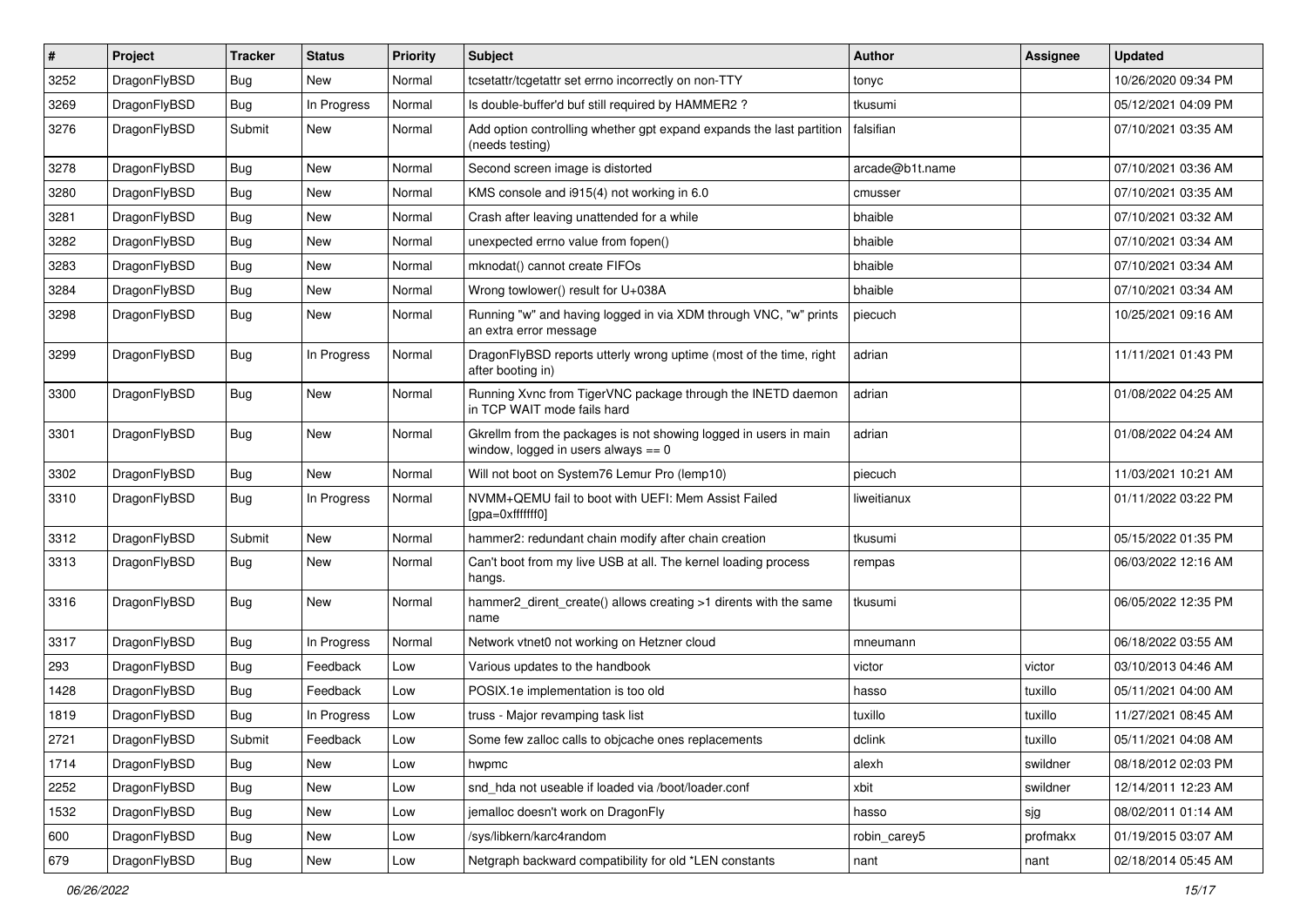| #    | Project      | <b>Tracker</b> | <b>Status</b> | <b>Priority</b> | <b>Subject</b>                                                                                                | <b>Author</b>      | <b>Assignee</b> | <b>Updated</b>      |
|------|--------------|----------------|---------------|-----------------|---------------------------------------------------------------------------------------------------------------|--------------------|-----------------|---------------------|
| 385  | DragonFlyBSD | <b>Bug</b>     | Feedback      | Low             | Mail archive address removal                                                                                  | justin             | justin          | 03/09/2013 11:24 AM |
| 1127 | DragonFlyBSD | <b>Bug</b>     | Feedback      | Low             | cdrom drive not detected                                                                                      | tgr                | corecode        | 01/15/2015 08:55 AM |
| 1538 | DragonFlyBSD | <b>Bug</b>     | New           | Low             | mountroot should probe file systems                                                                           | corecode           | alexh           | 11/24/2010 06:35 PM |
| 285  | DragonFlyBSD | <b>Bug</b>     | Feedback      | Low             | interrupt latency with re without ip address configured                                                       | thomas.nikolajsen  |                 | 02/20/2014 10:30 AM |
| 725  | DragonFlyBSD | <b>Bug</b>     | In Progress   | Low             | 'make distribution' fails w/'ro' /usr/obj                                                                     | c.turner           |                 | 03/09/2013 01:01 PM |
| 1148 | DragonFlyBSD | <b>Bug</b>     | In Progress   | Low             | BCM4311 wireless network adapter detected but not functional                                                  | archimedes.gaviola |                 | 05/11/2021 04:00 AM |
| 1313 | DragonFlyBSD | Bug            | New           | Low             | Signal code in kernel needs major overhaul (signal queues,<br>si code, si addr)                               | hasso              |                 | 05/11/2021 04:00 AM |
| 1882 | DragonFlyBSD | <b>Bug</b>     | New           | Low             | Idea for handling new USB vendor/device codes                                                                 | bmk                |                 | 10/20/2010 12:15 PM |
| 1947 | DragonFlyBSD | Bug            | New           | Low             | GA-880GM-UD2H (rev. 1.3) AHCI fails to detect disks at the end of<br>the RAID controller                      | eocallaghan        |                 | 11/27/2021 08:46 AM |
| 1982 | DragonFlyBSD | Bug            | New           | Low             | There is no linuxulator on x86-64                                                                             | herrgard           |                 | 05/31/2022 02:25 PM |
| 2020 | DragonFlyBSD | <b>Bug</b>     | New           | Low             | Port brcm80211 driver from Linux to DragonFly BSD                                                             | studer             |                 | 03/05/2011 10:54 PM |
| 2095 | DragonFlyBSD | <b>Bug</b>     | New           | Low             | Running installer post-install: Unsupported DFUI transport "                                                  | greenrd            |                 | 06/26/2011 09:20 AM |
| 2403 | DragonFlyBSD | <b>Bug</b>     | New           | Low             | newfs -E doesn't handle /dev/serno device names properly                                                      | ftigeot            |                 | 08/17/2012 05:07 AM |
| 2529 | DragonFlyBSD | Bug            | New           | Low             | Sundance network adapter is not detected and attached                                                         | kworr              |                 | 03/25/2013 02:29 AM |
| 2552 | DragonFlyBSD | Bug            | New           | Low             | hammer recovery should indicate progress                                                                      | phma               |                 | 05/03/2013 12:13 AM |
| 2631 | DragonFlyBSD | <b>Bug</b>     | In Progress   | Low             | Verify library versioning current with full package build and switch it<br>on (after publishing packages)     | tuxillo            |                 | 05/11/2021 04:06 AM |
| 2636 | DragonFlyBSD | Bug            | Feedback      | Low             | Add -x flag to iostat (a la solaris)                                                                          | tuxillo            |                 | 05/11/2021 04:07 AM |
| 2675 | DragonFlyBSD | <b>Bug</b>     | New           | Low             | Ultimate N WiFi Link 5300 get iwn_intr: fatal firmware error on 5GHz                                          | revuwa             |                 | 05/11/2021 04:07 AM |
| 2680 | DragonFlyBSD | Bug            | New           | Low             | boot0cfg update makes box unbootable                                                                          | herrgard           |                 | 06/10/2014 06:02 AM |
| 2790 | DragonFlyBSD | Submit         | New           | Low             | filedesc softrefs increment code factoring                                                                    | dclink             |                 | 02/21/2015 04:00 AM |
| 2797 | DragonFlyBSD | <b>Bug</b>     | In Progress   | Low             | vkernels with & without machdep.pmap_mmu_optimize                                                             | yellowrabbit2010   |                 | 11/27/2021 08:06 AM |
| 2858 | DragonFlyBSD | Bug            | New           | Low             | Installer "Local or UTC" question should have "No" selected by<br>default.                                    | cgag               |                 | 12/02/2015 01:18 PM |
| 2859 | DragonFlyBSD | Bug            | <b>New</b>    | Low             | Installer configuration menu always highlights "Select timezone", no<br>matter which step was last completed. | cgag               |                 | 12/02/2015 01:54 PM |
| 2877 | DragonFlyBSD | <b>Bug</b>     | New           | Low             | sed fails when working with UTF-8 locale and non-UTF symbols                                                  | arcade@b1t.name    |                 | 12/30/2015 11:20 AM |
| 2878 | DragonFlyBSD | <b>Bug</b>     | New           | Low             | [fix] CCVER problem when using clang and cpu extensions<br>(intrinsics)                                       | arcade@b1t.name    |                 | 06/24/2016 04:25 AM |
| 2882 | DragonFlyBSD | <b>Bug</b>     | New           | Low             | bridge sends packets from individual interfaces                                                               | arcade@b1t.name    |                 | 01/09/2016 12:43 PM |
| 2887 | DragonFlyBSD | <b>Bug</b>     | New           | Low             | Missing extattr_namespace_to_string and<br>extattr_string_to_namespace functions                              | rubenk             |                 | 02/06/2016 05:09 AM |
| 2931 | DragonFlyBSD | <b>Bug</b>     | New           | Low             | 'gdb' of 'vkernel' unable to print backtrace                                                                  | tofergus           |                 | 07/26/2016 01:51 PM |